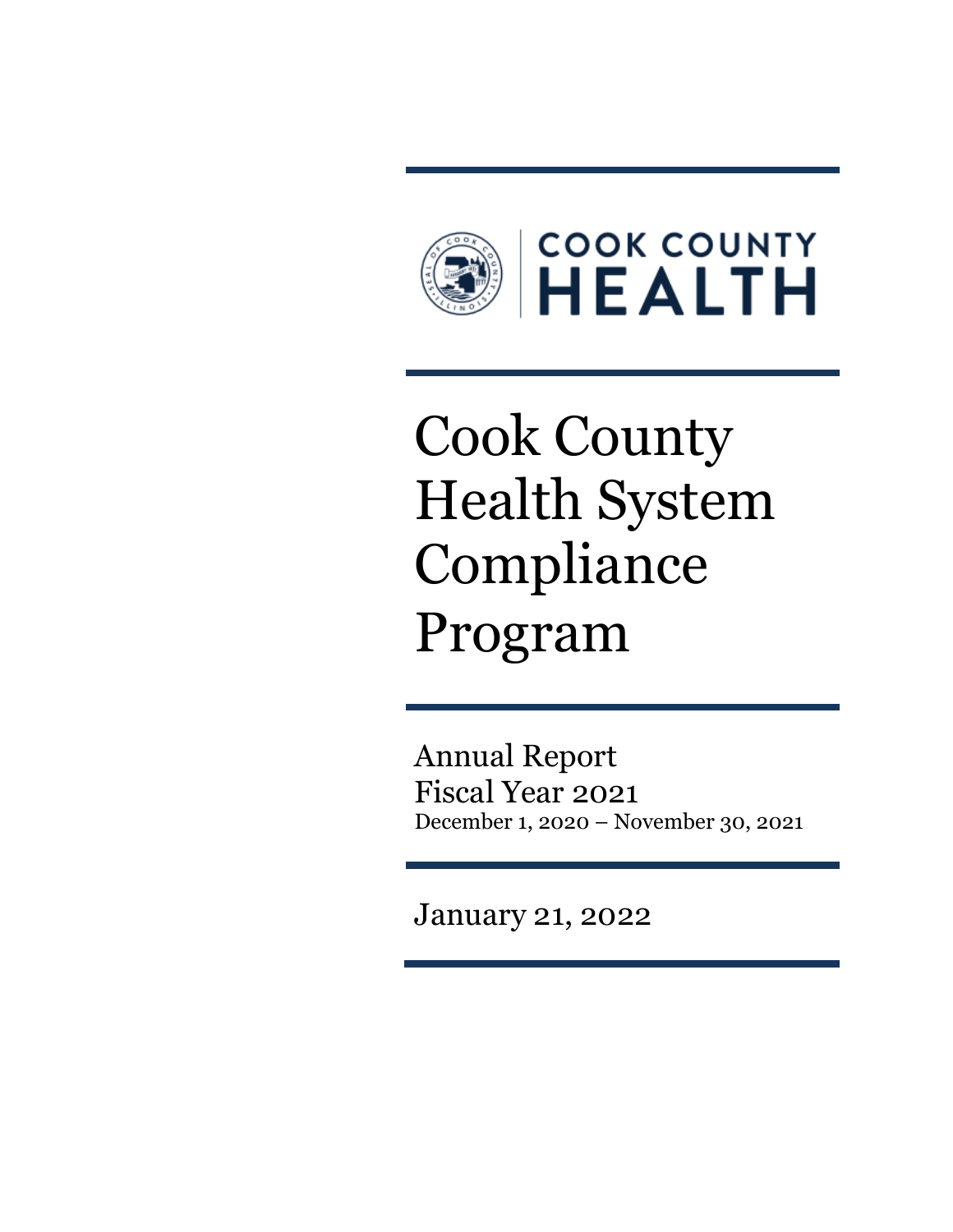# **Table of Contents**

| I.   |                                                                      |
|------|----------------------------------------------------------------------|
| II.  |                                                                      |
| III. |                                                                      |
| IV.  |                                                                      |
| V.   |                                                                      |
| VI.  | Annual Compliance Program Structures - Performance of the Elements10 |
|      | Element 1 - Standards of Conduct, Policies and Procedures11          |
|      | Element 2 - Compliance Office and Oversight Responsibilities14       |
|      |                                                                      |
|      |                                                                      |
|      |                                                                      |
|      |                                                                      |
|      |                                                                      |
| VII. |                                                                      |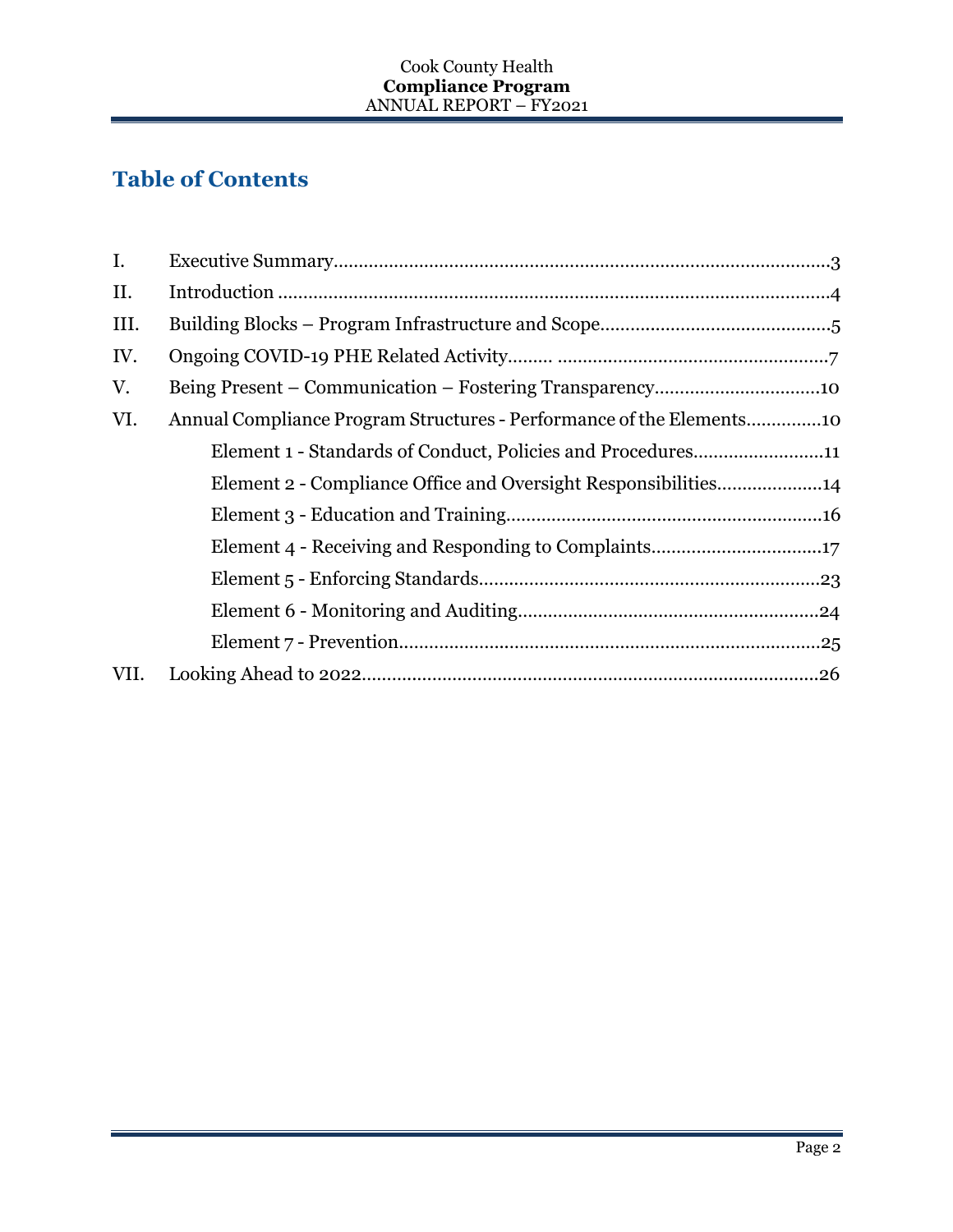# **I. Executive Summary**

The Fiscal Year (FY) 2021 Compliance Program Annual Report summarizes the primary compliance activities that the Cook County Health (CCH) System CCH Compliance Program (CCH Compliance Program) accomplished in FY 2021 and identifies priorities for FY 2022.

During this past fiscal year, the CCH Compliance Program achieved many of its stated goals, implemented new initiatives despite several hardships including the effects of the COVID-19 Public Health Emergency (PHE) and reduced staffing levels in the department, and established plans to expand on this progress in FY2022. Notable activities include:

- New Leadership in the Office of Corporate Compliance: Compliance welcomed new Chief Compliance & Privacy Officer, Nicole Almiro, to replace Cathy Bodnar after Cathy announced her retirement in November 2021. Compliance also hired CountyCare Compliance Officer, John Tao.
- Ongoing COVID-19 PHE: Continuing monitoring of the changing regulatory landscape in response to COVID-19, synthesizing numerous, significant regulatory changes and communicating guidance to operational leadership and clinical staff. Collaboration with key departments in rolling out COVID-19 vaccinations to staff, patients, and the general public.
- Expanding Privacy Expertise: Expanded on existing Health Insurance Portability and Accountability Act (HIPAA) privacy expertise and offered progressively more review of issues and guidance on privacy matters falling within other federal regulations, such as 42 CFR Part 2, and state privacy laws.
- Local Government Records Management: Embarking on a revision of the Record Retention Schedule for Cook County Health that addresses current record retention regulatory requirements and assimilates categories for user-friendly reference.
- System-Wide Policy Committee Participation: Continued Compliance presence on the multi-disciplinary team responsible for policy evaluations and approval.
- Accessibility: On an ongoing basis, Compliance continues to respond to inquiries, allegations, and complaints in addition to monitoring these contacts for patterns and trends.
- Consultations: Providing ongoing Compliance review and guidance as a member of several multi-disciplinary task forces and committees.
- Dual Employment Survey: Administering the FY 2021 survey to all CCH employees. This requirement is based on the Cook County Ethics Ordinance and is mandatory through CCH Personnel Rules and the Dual Employment Policy.

In FY 2022, CCH Compliance plans to continue serving as a trusted and reliable resource for all workforce members within CCH, as well as CCH patients, CountyCare members, vendors, and the general public. The department will conduct its own analyses and will collaborate with internal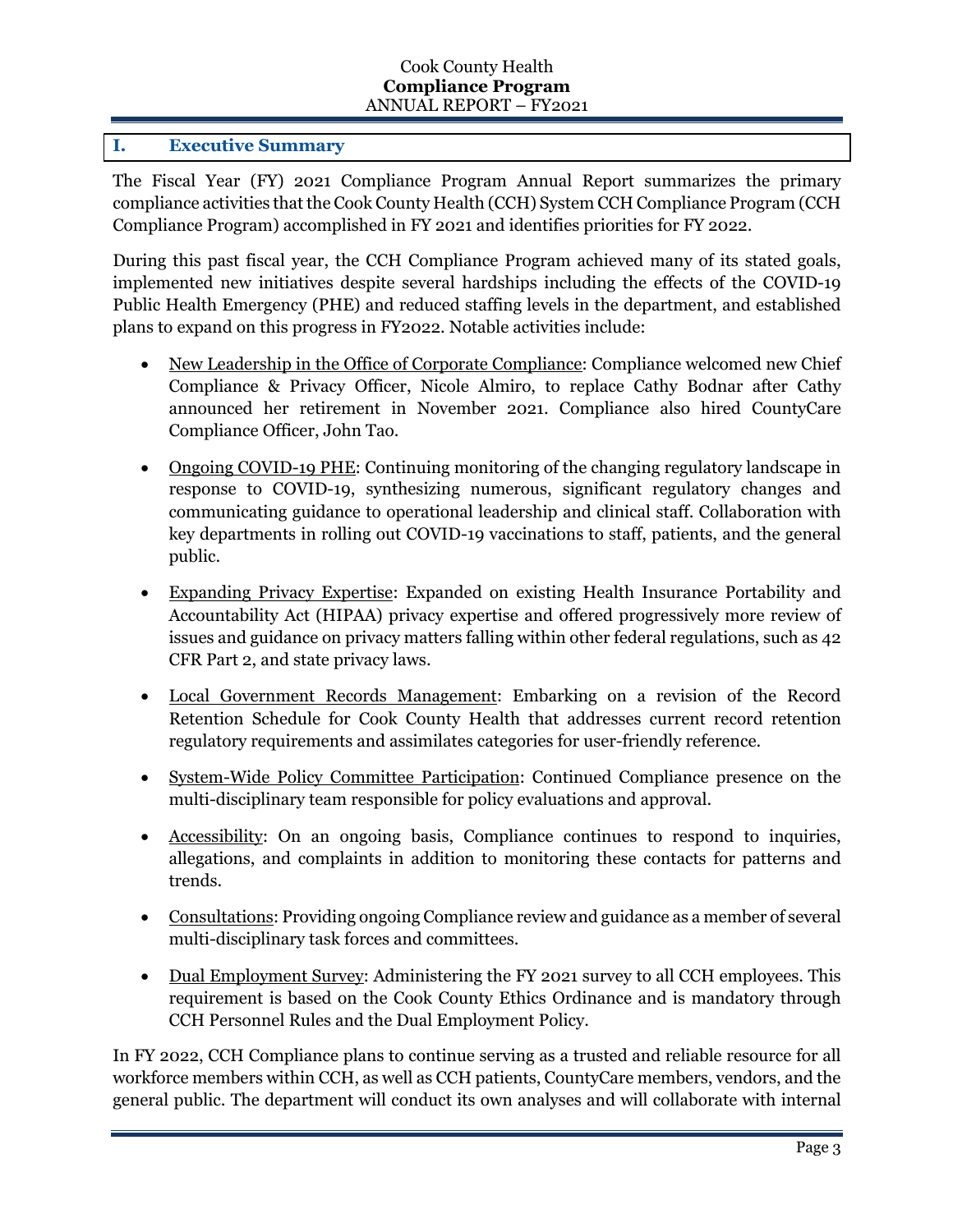partners to assess and prioritize risk areas and areas of potential non-compliance and work toward improving those areas.

Notable priorities for FY 2022 include:

- Compliance Education: Given the ever-changing healthcare regulatory environment, there is a need to update and communicate these changes quickly to employees in a manner that is easily understood and retained. To this end, CCH Compliance will develop 5-minute or less animated educational videos designed to shorten the lengthy learning topics to smaller units of learning content to reduce information overload, simplify complex topics, and entertain and engage in an effort to enhance retention of and therefore compliance with the topic.
- Research Compliance Program: Continued development of our Research Compliance Program is fundamental for ensuring compliance with the various laws and regulations from multiple agencies and enforcement bodies, educating employees, revising and establishing processes and procedures, and assisting in preventing future problems. Upcoming area of increased focus is clinical trial billing compliance including how CCH patients may be flagged as participating in a research study within the electronic medical record and whether enhanced bill review processes are needed for charges related to research studies.
- Clinical Documentation Education Program: Centers for Medicare & Medicaid Services (CMS) recently made landmark changes to documentation, coding, and billing for evaluation and management services for outpatient visits while evaluation and management services for inpatient services remain unchanged. To enhance compliance with these recent changes, CCH Compliance will develop a clinical documentation education program to heighten awareness and assist providers and staff with these clinical documentation changes that will improve compliance with coding and third-party billing.
- Implementation of Recommendations for Improvement to CCH Compliance Program: Utilizing the Compliance Program Evaluation Report from the external effectiveness evaluation, CCH Compliance has developed a workplan with associated timelines to facilitate implementation of recommendations for improvement to the CCH Compliance Program.
- Safeguard Protected Health Information (PHI): Continue emphasis on the importance of safeguarding PHI as required by HIPAA while also introducing staff to heightened privacy requirements for specially protected classes of patients. This includes strengthening guidance documents, policies and procedures and updating education material.
- Ongoing monitoring of regulatory changes.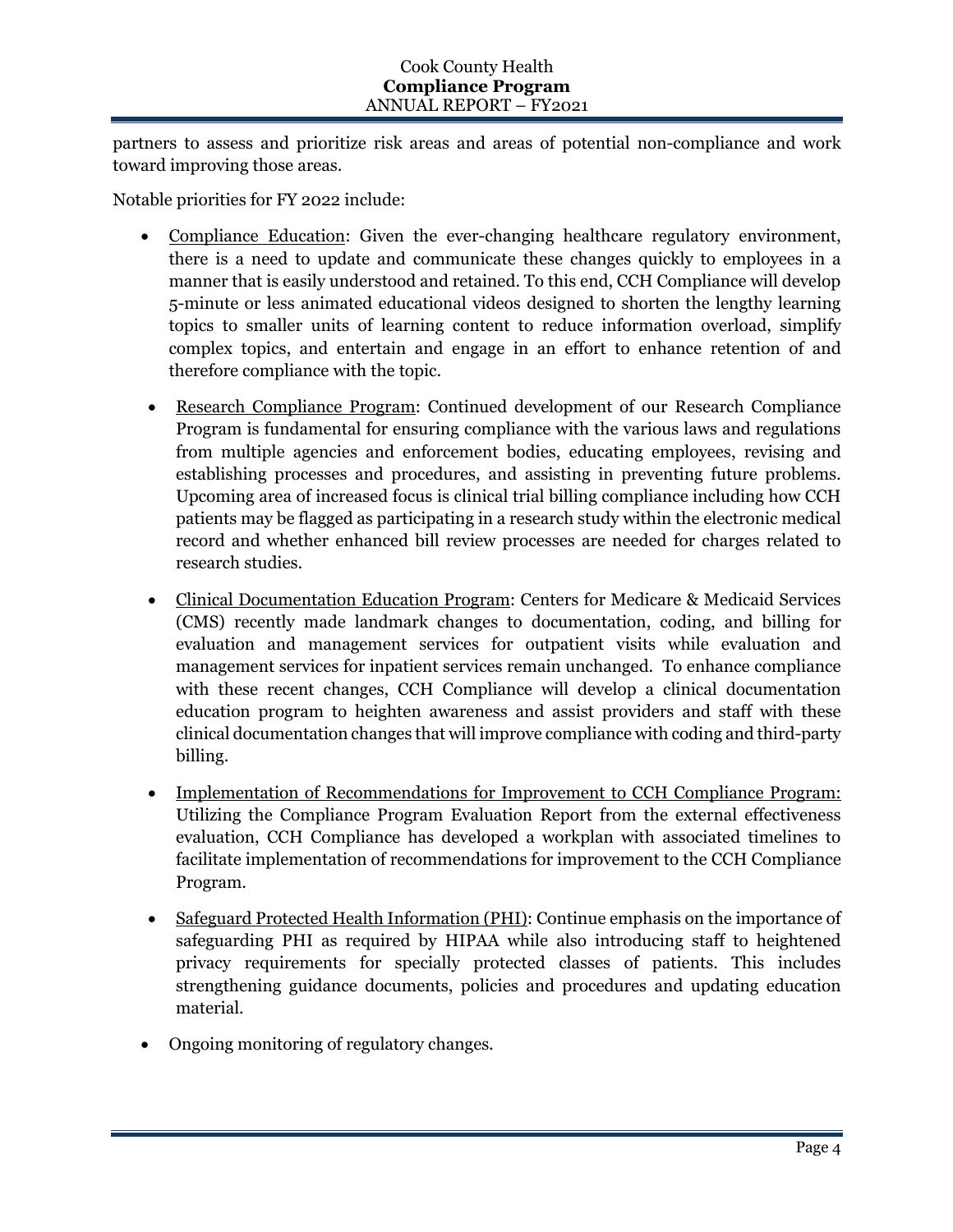#### **II. Introduction**

CCH Compliance Program incorporates two (2) distinct Compliance Programs: encompassing CCH as a provider of health care services including the public health department and the CountyCare Medicaid Health Plan with executive oversight of both programs by a Chief Compliance & Privacy Officer. New in FY21, CCH Compliance established a Research Compliance Program in response to the significant increase in requests for research-related review and approval. In looking at the breadth of Compliance at CCH, system-level services occur within both CCH hospitals (John H. Stroger, Jr. Hospital of Cook County and Provident Hospital of Cook County), multiple outpatient clinics comprising the Ambulatory Community Health Network (ACHN), correctional medicine at the Cook County Jail and Juvenile Temporary Detention Center, and the Cook County Department of Public Health. It also includes providers, clinicians and others that provide direct care to patients, in addition to workforce members not directly involved in patient care. In an indirect way, CCH Compliance also encompasses all of CCH's "business associates" – parties who have contracted with CCH and have access to our patients' and members' protected health information (PHI) in varying capacities.

Although both the CountyCare Medicaid Health Plan CCH Compliance Program and Research Compliance Program are addressed through separate annual reports, all Compliance programs are organized to function at the overarching organizational level and are designed to promote a culture of compliance within CCH as a whole. CCH Compliance has outlined and enforced the expectation that all workforce members are responsible for prevention, detection, and reporting of instances that may not comport with state, federal, or local law, or CCH policy.

The Annual Report presents the key activities throughout the county fiscal year 2021 (FY 2021) of the System CCH Compliance Program under the executive leadership of Cathy Bodnar, Chief Compliance & Privacy Officer, with support by Dianne Willard, Compliance Officer, Ashley Huntington, Privacy Officer, Compliance Analysts, and other external compliance resources to assist with critical projects and temporarily fill staffing openings. Note that in September 2021, Dianne Willard retired from CCH and her role is now vacant. Cathy Bodnar retired in November 2021 and prior to doing so, welcomed Nicole Almiro as the new Chief Compliance & Privacy Officer.

This report also serves to demonstrate the effectiveness of the compliance program by looking at infrastructure, communication strategy and the methods or channels of communication. In addition, this report provides an assessment of the CCH Compliance Program by examining the seven (7) Compliance Program Elements as recommended in the Department of Health and Human Services (HHS) Office of Inspector General (OIG) Compliance Program Guidance publications. The System Compliance Program is designed to demonstrate the CCH's ongoing commitment to promoting ethical and lawful conduct consistent with all applicable laws, rules, and regulations, as well as CCH policies, procedures, and the Code of Ethics.

### **III. Building Blocks – Program Infrastructure and Scope**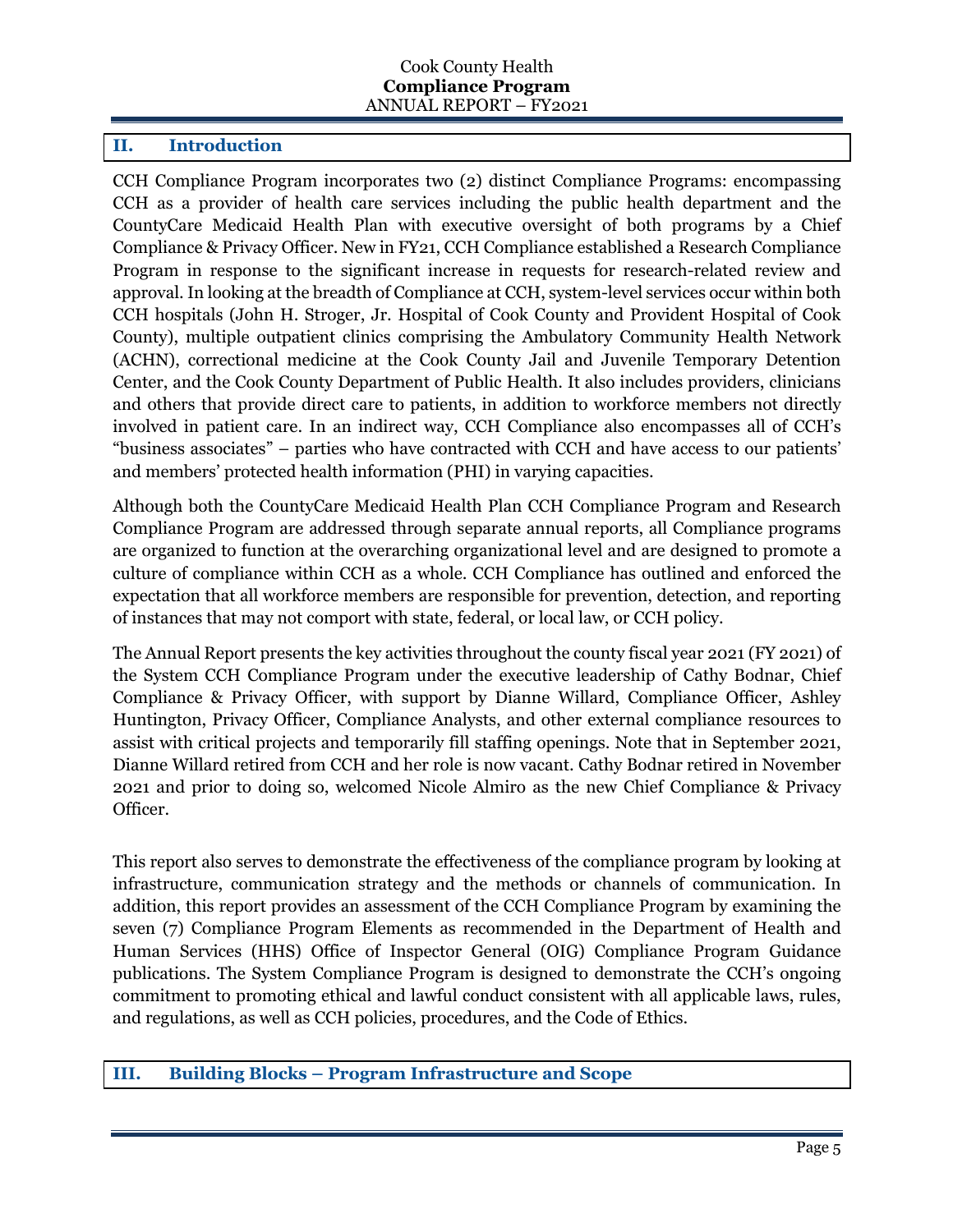The Annual Report begins with a look at the activities of the Program that foster an infrastructure that produces a comprehensive compliance program. The existing departmental organization chart follows:

# **Compliance Organizational Chart**



CCH Compliance experienced continued staffing shortages in FY 2021. As mentioned in the FY2020 Annual Report, the Compliance Officer supporting CountyCare operations resigned in February 2020. Since that time, CCH Compliance engaged in a lengthy search, recruitment, and interview process. In late September 2021, a new CountyCare Compliance Officer, John Tao, was hired. The Compliance Analyst positions that were eliminated during the CCH budget staff reduction still remain unfilled. Similarly, the Compliance Analyst role under the Privacy Officer, which became vacant in November 2020, remains vacant with interviews currently being conducted.

Nevertheless, due to the significant staffing shortages, CCH Compliance continued its interdepartmental workload redistribution, with emphasis on CountyCare Compliance issues being exclusively managed by the CCH Compliance team for a large portion of FY2020 and a majority of FY2021 until the new CountyCare Compliance Officer, John Tao, was onboarded. Specifically, the CCH Compliance team continued managing all Privacy related issues for CountyCare, including breach analysis and notification, and data sharing requests and guidance; responded to subpoena and subrogation requests; managed provider alerts and stand down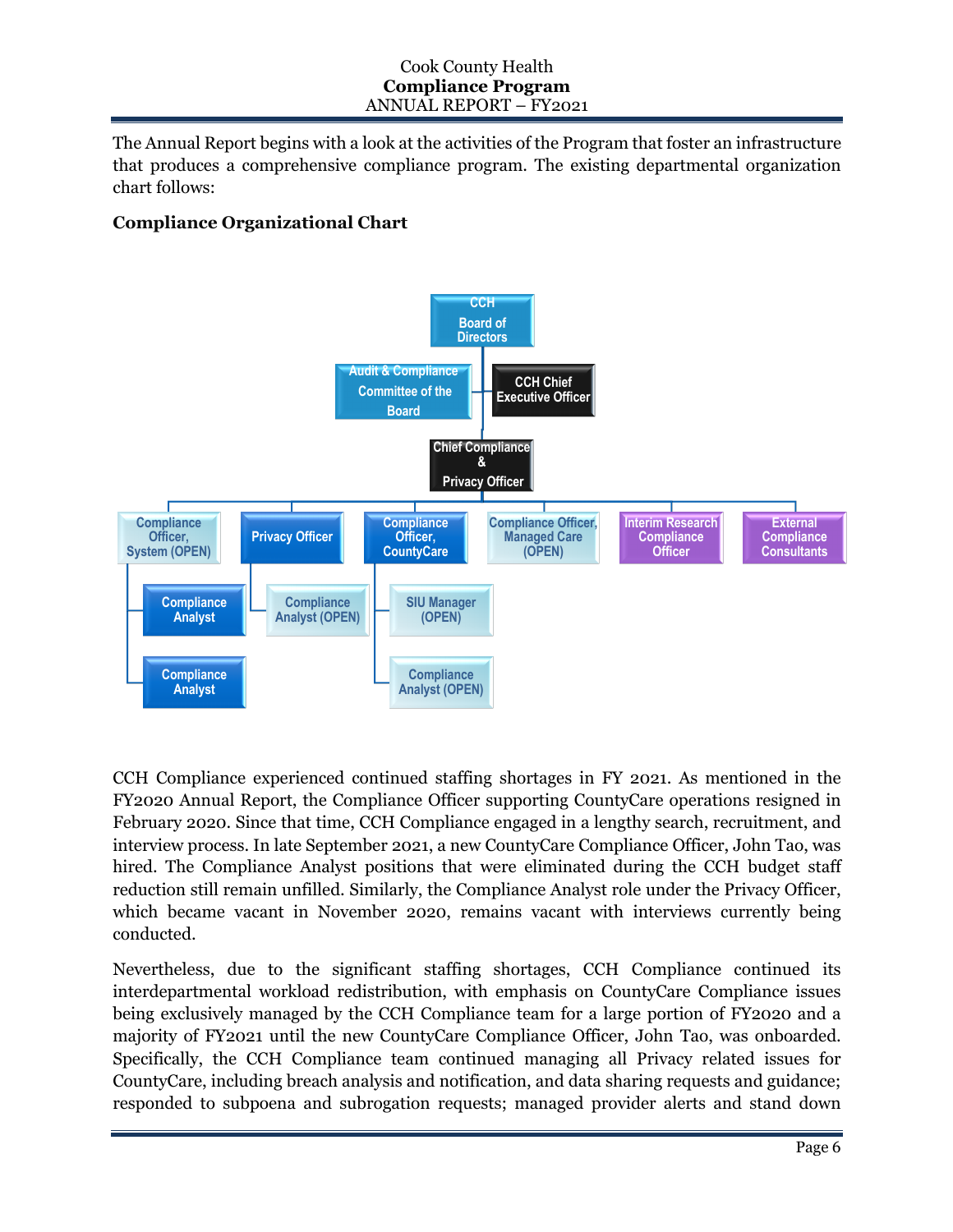notices; and both coordinated and participated in regular leadership meetings, meetings with delegated vendors, and meetings with CountyCare's regulators. The department also continued its engagement with longtime department consultants, Strategic Management, LLC to assist with critical CountyCare and Privacy projects and support the overall success of Corporate Compliance.

CCH Compliance previously partnered with the Department of Human Resources and local universities to offer internship opportunities to Masters-level and law school students. Due to the ongoing PHE and CCH Compliance's commitment to serving CCH first, the internship opportunities have been suspended indefinitely.

# **CCH Compliance Program Scope**

CCH Compliance continued to serve as a subject matter expert in many areas in FY 2021. CCH activities that fall into the CCH Compliance purview include:

- Interpretation of federal, state, and local laws, rules, and regulations and dissemination of pertinent information to CCH workforce;
- Maintenance and enforcement of the CCH Code of Ethics;
- Assessment and reassessment of CCH Compliance policies and procedures;
- Investigation of allegations of inaccurate books and records including but not limited to merged and tangled medical records, allegations of identity theft, lack of appropriate consents and Attending provider attestation in medical records;
- Evaluation and guidance on potential conflicts of interest;
- Review of contracts/agreements, including business associate agreements, data use agreements, research grants, clinical trials, and master service agreements;
- Watchdog for fraud, waste, abuse and financial misconduct;
- Identification of risks within the organization through auditing and monitoring;
- Monitor for integrity in marketing and purchasing practices; and
- Safeguard privacy, confidentiality, and security of PHI under HIPAA and related federal and state privacy and confidentiality laws.

# **IV. Ongoing COVID-19 PHE Related Activities**

As with FY2020, CCH Compliance's FY2021 work continued to be impacted by COVID-19. In contrast to FY2020, the department maintained an on-site presence of all of its staff for almost the entirety of FY2021. It also carried on its responsibilities for serving as a primary resource for CCH to monitor, interpret, and provide guidance on a rapidly changing regulatory landscape. Because the situation with COVID-19 remains fluid, the department remained flexible and innovative in withstanding the challenges of finding new, effective ways to be present for the organization.

As reported in the FY2020 Annual Report, CCH Compliance received its first COVID-19 related contact on March 12, 2020. During FY2020, the department responded to a total of 165 unique contacts related to COVID-19. In FY2021, the department responded to a total of 95 unique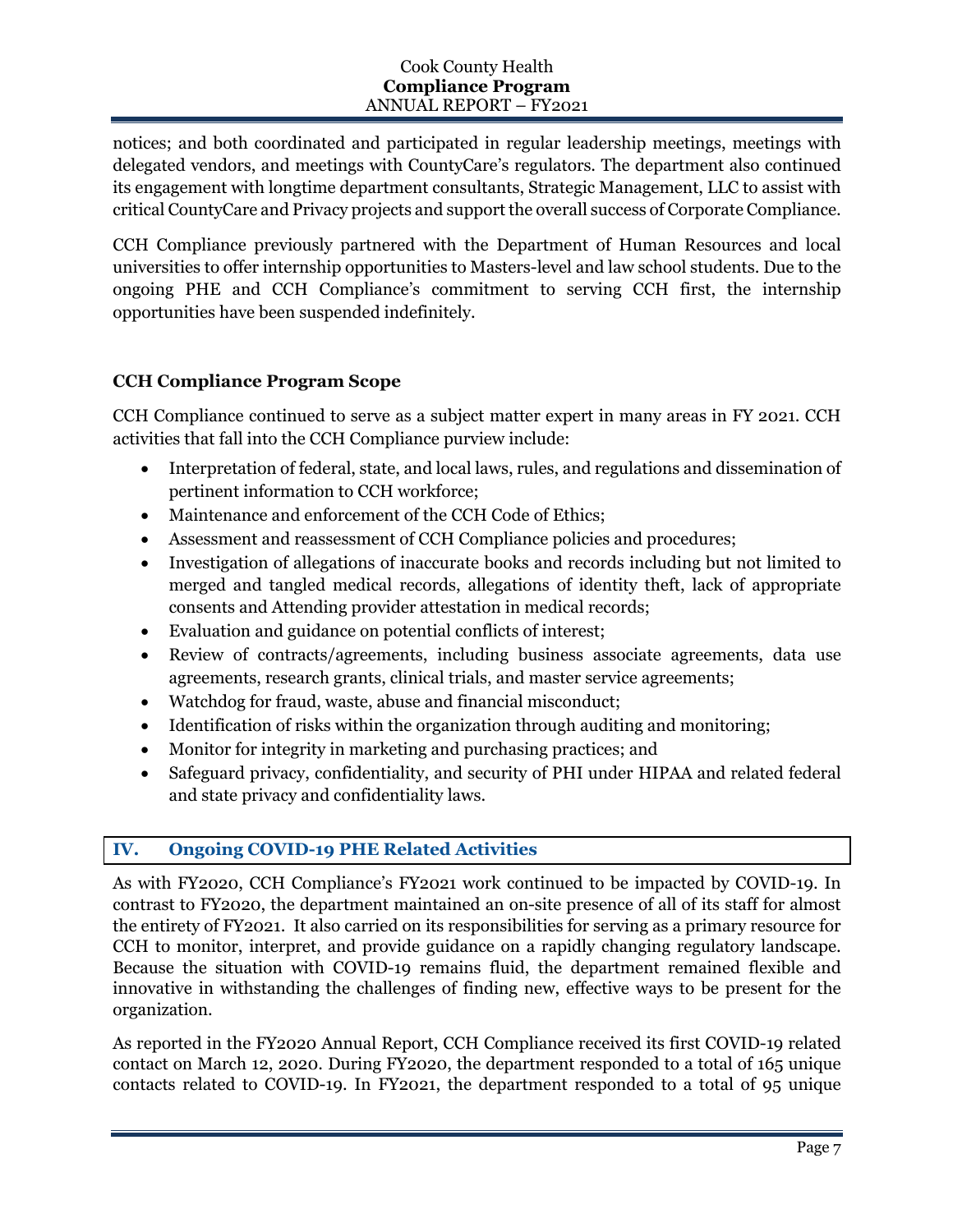contacts related to COVID-19. A breakdown of the categories where COVID-19 related inquiries follow, as well as a year-over- year comparison:



| <b>Category</b>        |    | Count Category         | Count |
|------------------------|----|------------------------|-------|
| Privacy (HIPAA)        | 48 | Contracts              | 14    |
| Regulatory/Policy      | 10 | <b>Human Resources</b> |       |
| <b>Human Resources</b> |    | Other                  | 5     |
| Documentation          | 10 | COI                    |       |



| <b>Category</b>   |    | Count Category         | <b>Count</b> |
|-------------------|----|------------------------|--------------|
| Privacy (HIPAA)   | 75 | Contracts              |              |
| Regulatory/Policy | 59 | <b>Human Resources</b> |              |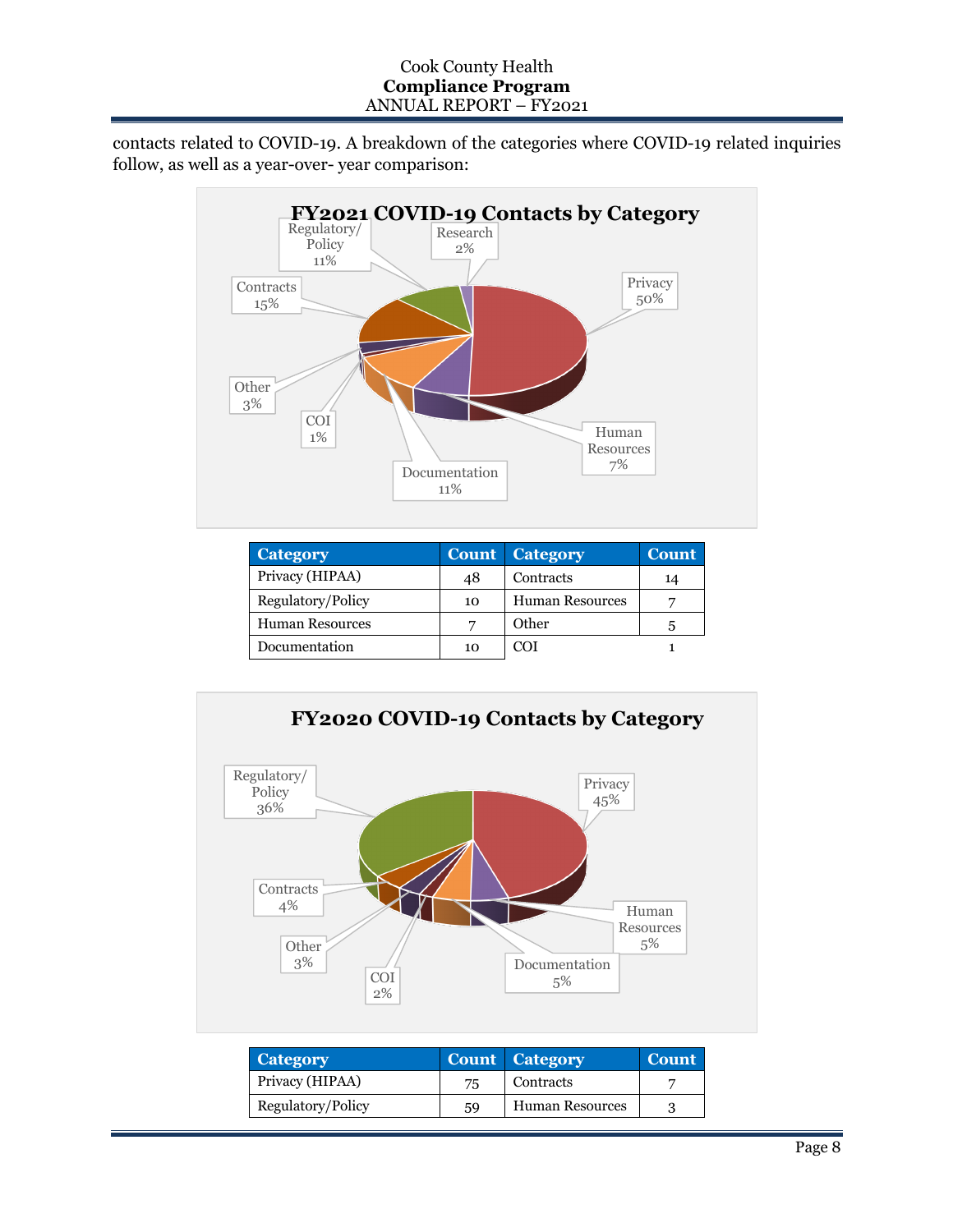| <b>Human Resources</b> | Other |  |
|------------------------|-------|--|
| Documentation          |       |  |

As demonstrated above, in FY2021, CCH Compliance received 48 unique contacts related to both COVID-19 and HIPAA. This accounts for 50% of the total COVID-19 related contacts received by the department. Of these contacts, a majority pertained to requests for guidance on the ways in which CCH can use and share COVID-19 related PHI.

In FY2021, CCH Compliance provided guidance on the following essential topics:

- Privacy and security considerations and requirements when:
	- o conducting telehealth appointments;
	- o using Amazon Echoes in the intensive care unit (ICU);
	- o sharing the PHI of COVID-19 patients among public health authorities for surveillance purposes;
	- o accessing, using, and disclosing of CCH workforce COVID-19 test results and vaccination status;
	- $\circ$  rolling out virtual appointment scheduling for COVID-19 vaccinations for CCH workforce, patients, and the general public;
	- $\circ$  contracting with community partners through the Cook County Department of Public Health (CCDPH) to facilitate a wider reach with COVID-19 vaccinations;
	- o allowing regulators and research partners to remotely audit and monitor activities at CCH; and
	- o COVID-19 related clinical research agreements involving the use, disclosure, storage, and transmission of research subjects' PHI.
- Regulatory/Policy inquiries presented regarding:
	- o monitoring COVID-19 vaccine scheduling processes to ensure CCH policies were adhered to, particularly for scheduling existing CCH patients first and not using CCH patient appointments for staff family and friends;
	- o Illinois Department of Public Health's (IDPH) rule regarding hospital workers, COVID-19 testing and vaccination;
	- o ongoing regulatory guidance pertaining to telehealth visits and billing for telehealth;
	- $\circ$  opining on requirements for documentation of services conducted through telehealth in addition to providing guidance for documentation when a patient did not attend a scheduled telehealth visit; and
	- $\circ$  supporting communication between Health Information Management, Clinical Areas and Revenue Cycle to ensure compliant procedures.

CCH Compliance anticipates providing support on COVID-19 related issues into FY2022.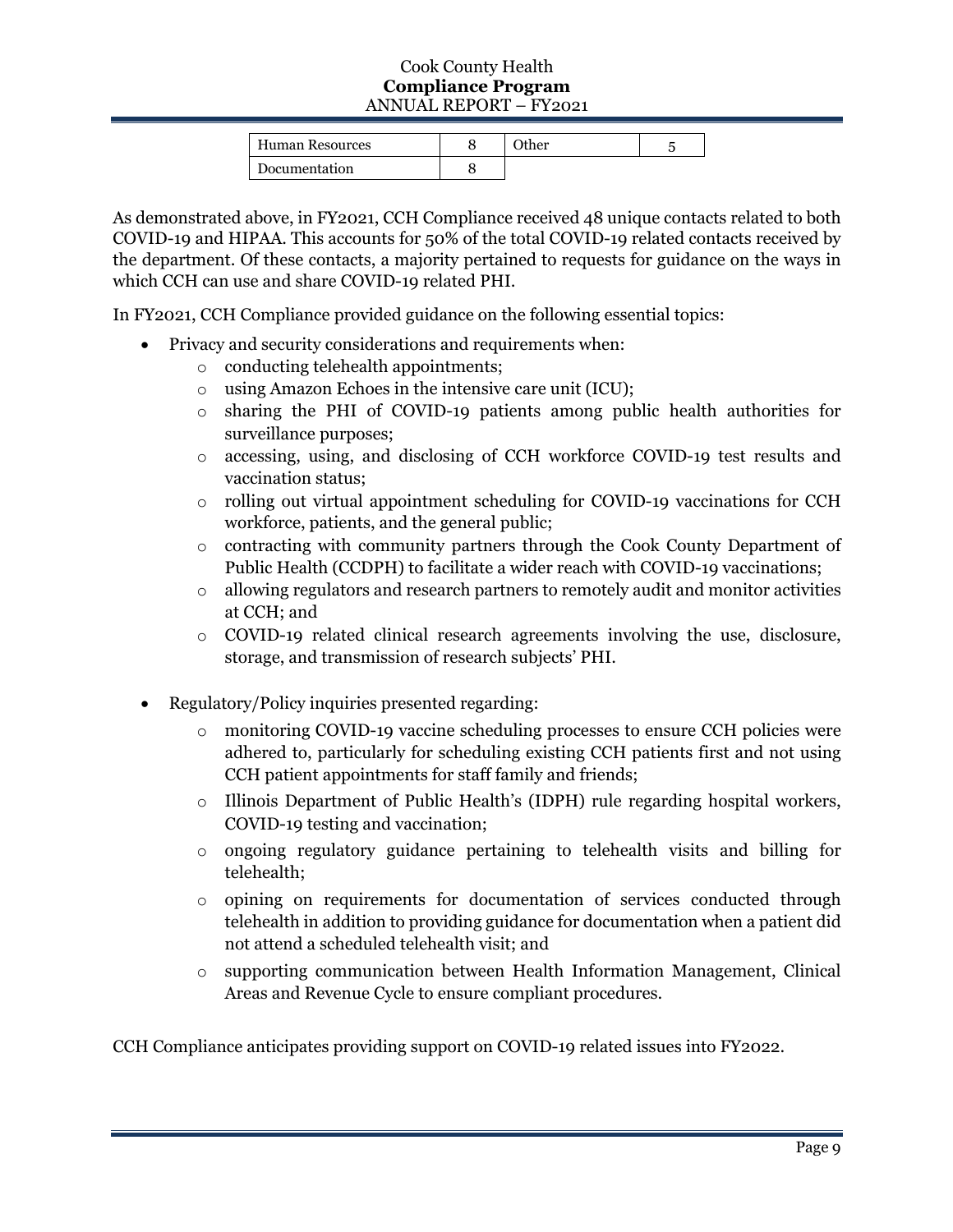# **V. Being Present – Communication – Fostering Transparency**

#### **Communication Strategy**

As with previous years, CCH Compliance worked toward its goal of establishing and maintaining visibility and accessibility to CCH workforce, patients, and members, where appropriate. Visibility remained challenging as the entire CCH workforce continued adjusting to work life during the ongoing COVID-19 PHE. Although Compliance strategically decided against in-person training due to the large number of workforce still working remotely and safety issues with gathering groups of people together, CCH Compliance strived toward increasing CCH workforce awareness of the following topics:

- Accessibility of the System CCH Compliance and Privacy teams;
- Availability through multiple modalities (in-person, email, phone, hot-line; virtual meetings);
- Compliance with the Code of Ethics;
- Responsibilities regarding privacy, confidentiality, and security of PHI;
- Requirements to report potential/actual Compliance-related issues; and
- Zero-tolerance for retaliation.

With the ongoing focus on COVID-19, CCH Compliance also spent considerable time dedicated to increasing the CCH workforce's awareness of heightened privacy, confidentiality, and security requirements, particularly during a time when the media, governmental bodies, and general public were seeking information on the PHE, especially the rollout of COVID-19 vaccinations.

### **Communication Channels**

Within the unique challenges posed in FY 2021, CCH Compliance used many modalities to communicate the aforementioned topics including:

- Email communications, particularly to the CCH workforce members requesting guidance on topics such as privacy rules surrounding PHI sharing and CCH policy interpretation and application.
- New employee orientation. Previously, new employee orientation was done exclusively in person, on-site at CCH. In early FY2021, the Department of Human Resources continued presenting the entirety of orientation without presenters, as was done in FY2020 in response to COVID-19. Presenters were asked to resume attending in-person orientation for the latter part of FY2021.
- Annual education for all CCH workforce on compliance topics including the CCH Code of Ethics, Privacy, and Fraud, Waste & Abuse.
- Attendance/presence at team meetings and serving on a number of committees and facilitation of multi-departmental workgroups.

**VI. Compliance Program Structure: Performance of the Elements**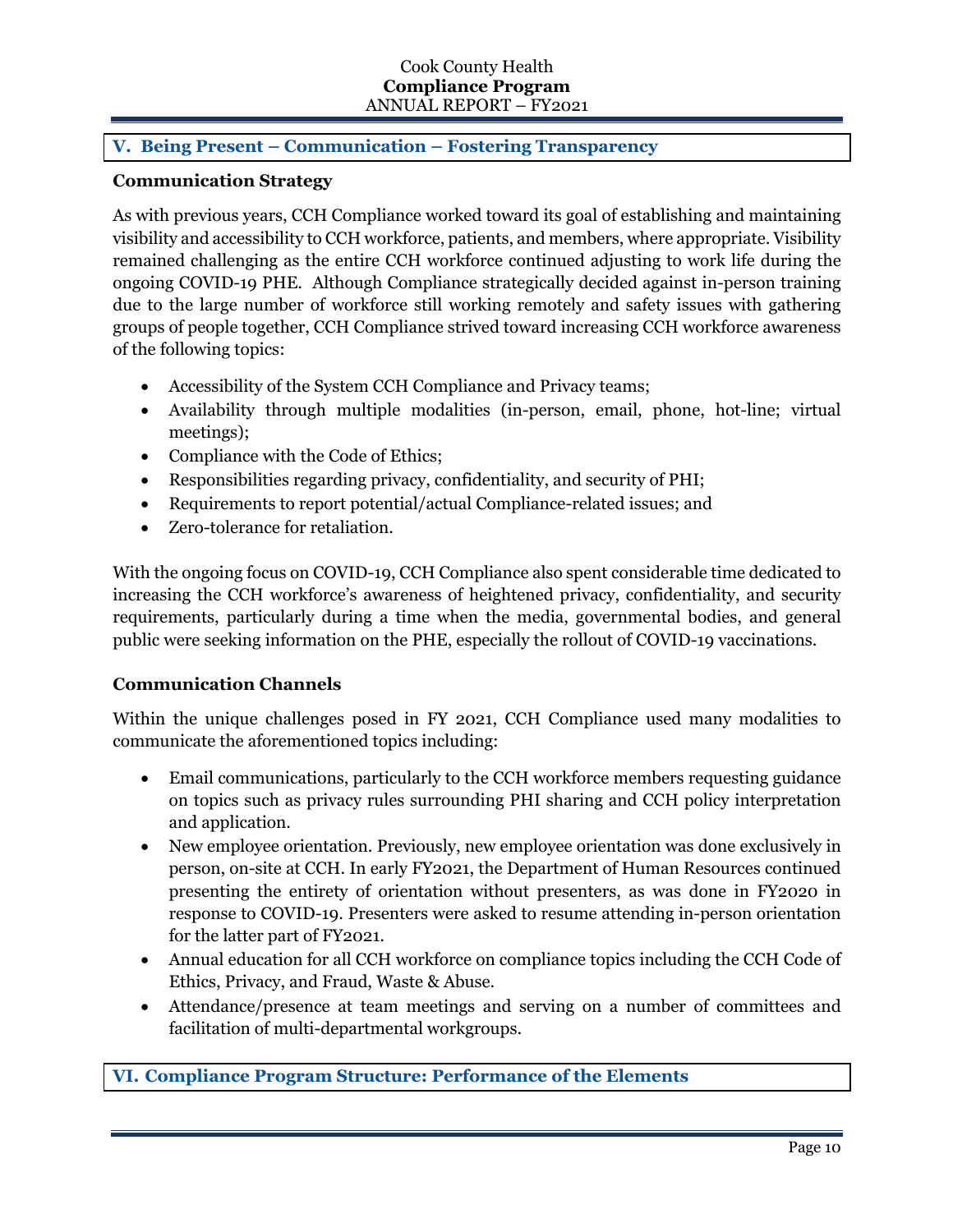# **Element 1**

*The development and distribution of written Code of Ethics, as well as written policies and procedures that promote the hospital's commitment to compliance (e.g., by including adherence to compliance as an element in evaluating managers and employees) and that address specific areas of potential fraud, such as claims development and submission processes, coding and billing risk areas, and financial relationships with physicians and other healthcare professionals.*

The CCH Code of Ethics applies to all CCH personnel, providers, agents, and subcontractors. The Code of Ethics, as well as CCH's policies and procedures, support the organization's commitment to comply with all federal and state standards, including but not limited to, applicable statutes, regulations and sub-regulatory guidance and contractual requirements and is reviewed on a regular basis.

# **Policies and Procedures**

Developed, updated, and performed triennial reviews on multiple system policies related to general compliance, governance, and privacy regulations such as HIPAA, 42 CFR Part 2, and state privacy laws. Functioned as a reviewer for numerous organizational policies with compliance, privacy, and/or security elements.

Served as a key stakeholder on the CCH Policy Review Committee and provided regulatory guidance and leadership to ensure policies were uniform throughout the organization.

### **Work Plan Activities**

- In addition to policy and procedure activity, CCH Compliance worked internally within the department and externally with several CCH operational areas to assess compliance with regulatory requirements. Below is an overview of notable activities:
	- o Responsible for regulatory guidance and auditing and monitoring during rollout of COVID-19 vaccinations to staff, CCH patients, and the general public.
	- o Worked with executive leadership, medical staff, and the Office of the General Counsel to compile regulatory requirements and provide guidance on compliance components.
	- $\circ$  Tested functionality of all aspects of online vaccine appointment scheduling.
	- o Assessed privacy and information sharing issues related to employee COVID-19 vaccinations and provided guidance on the parameters under which CCH could share this information.
	- o Conducted auditing and monitoring of COVID-19 vaccination appointments to ensure appointments were scheduled in accordance with Centers for Disease Control and Prevention (CDC) guidance and CCH policy and investigated instances of reported non-compliance.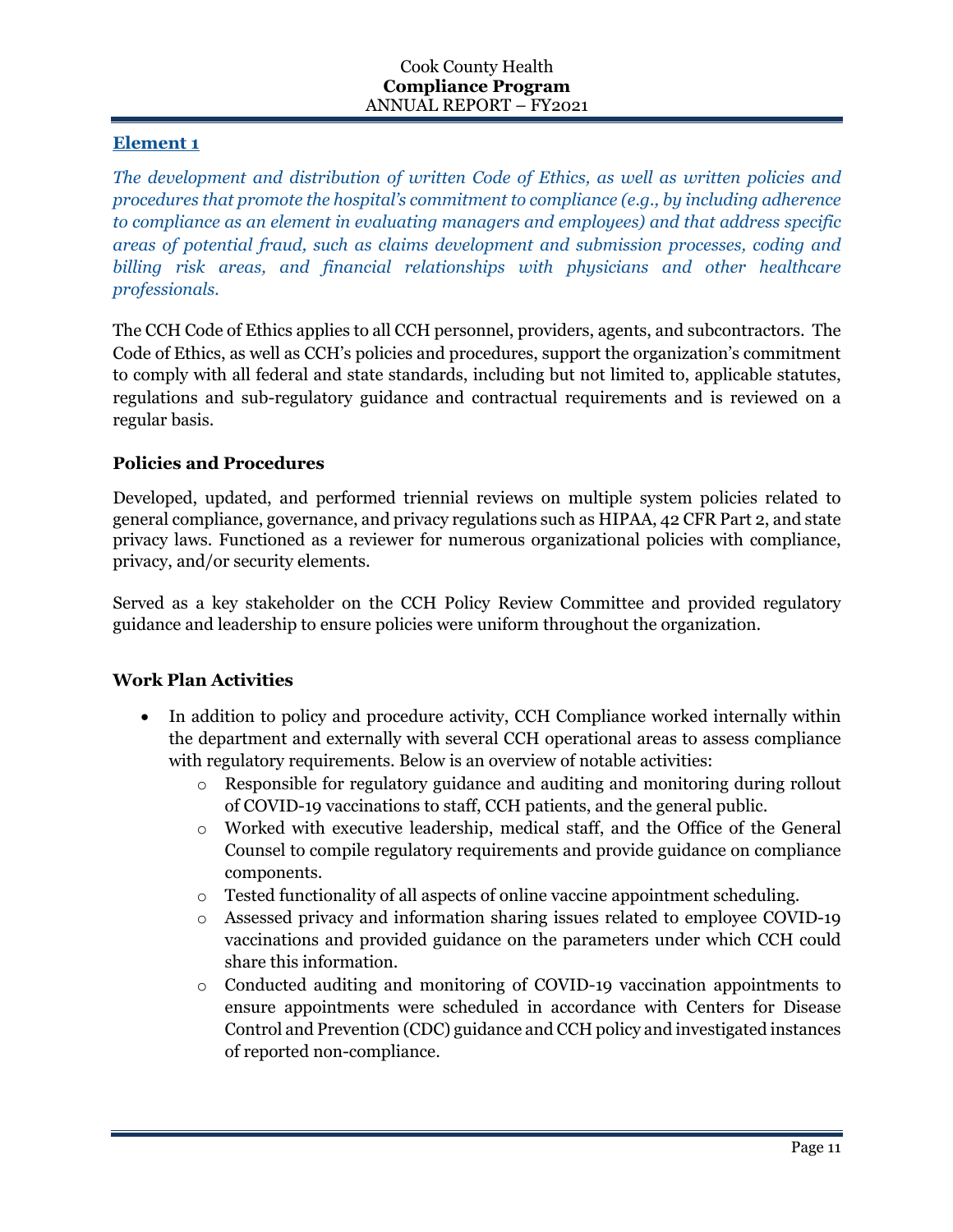- Provided significant review and guidance when approached with increased requests to share CCH PHI.
	- o As part of CCH Compliance's comprehensive Privacy Program, unique instances of requests for information sharing were reviewed, vetted, and given guidance on whether and how moving forward was possible.
	- o Throughout FY2021, CCH Compliance noted an increase in vendors and partners requesting access to CCH PHI.
	- $\circ$  Compliance notes that many of these requests were done on a proactive basis, showing that the CCH workforce views CCH Compliance as a trusted resource.
- Established a Research Compliance Program and Research Compliance Committee.
	- o Engaged longtime Compliance consultants, Strategic Management, LLC to review research processes within the organization.
	- o Collaborated with key stakeholders, including Research leadership, the Office of the General Counsel, Health Information Systems (HIS) Security, and Internal Audit to define the review process for research at CCH.
	- o Created a Research Compliance Committee comprised of a multi-disciplinary team. Voted on and approved a Research Compliance Committee charter.
- Collaborated with executive leadership and the Office of the General Counsel to create review processes for contract reviews.
	- o Met with Chief Executive Officer (CEO) Israel Rocha to understand desired review and approval process for contracts.
	- o Collaborated with the Office of the General Counsel and Supply Chain Management to establish a new review process and educate key reviewers on changes to the process.
	- $\circ$  Implemented a cover sheet system through DocuSign in which each reviewer signs off that their review is complete, and the contract is approved to move forward for CEO signature.
- Audited New Hire Sanction Screenings Performed by the Department of Human Resources.
	- o CCH Compliance audited the Department of Human Resources to determine if sanction screening is completed on all new hires in accordance with the CCH Sanction Screening policy.
	- $\circ$  Currently, an outside vendor performs monthly, and annual sanction screenings of employees and recommendation was made to outsource new hire sanction screenings as well.
- Tackled Responsibilities Set by Local Government Records Management
	- o Initiated review of the Record Retention Schedule for Cook County Health that addresses current record retention regulatory requirements and assimilates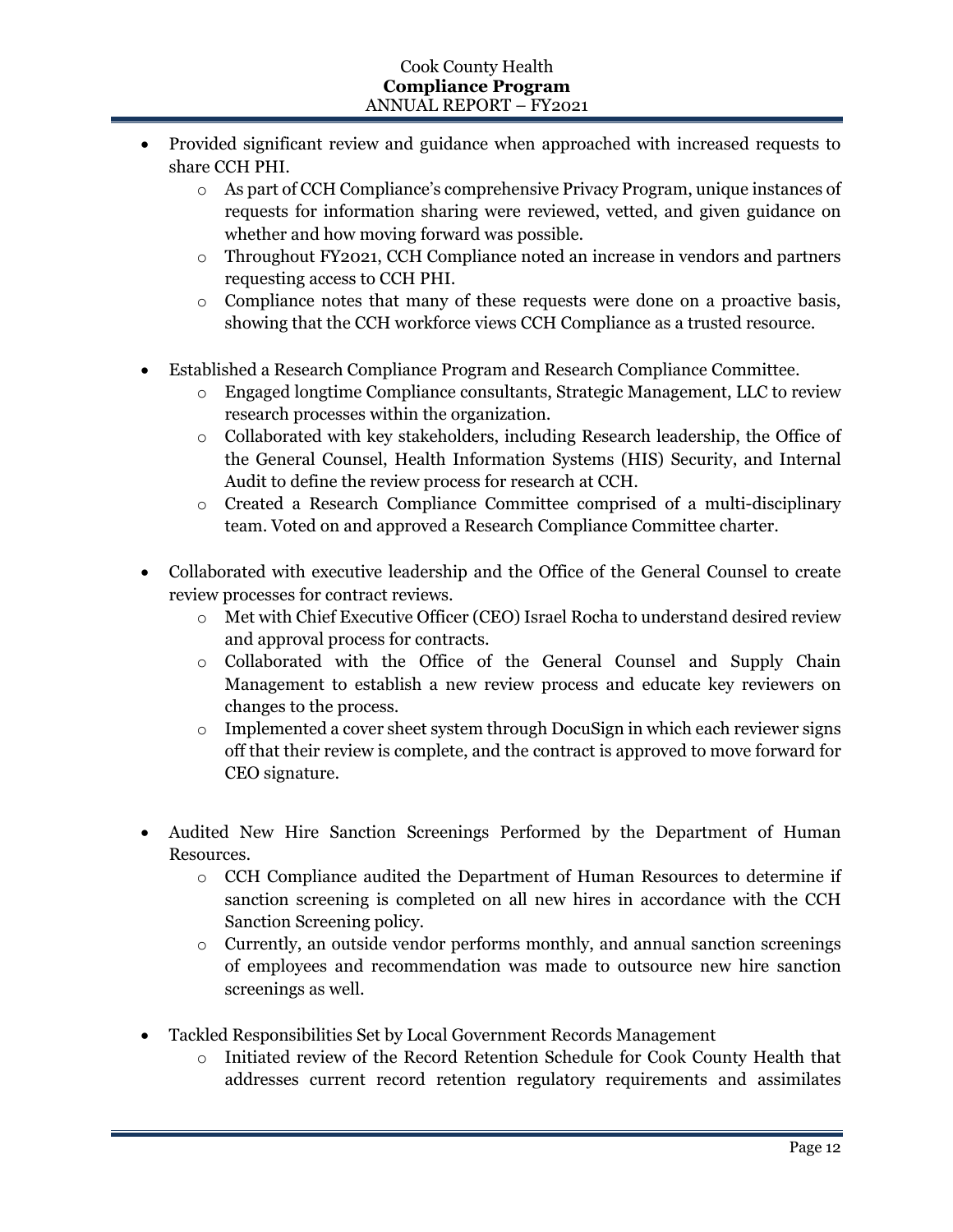categories for user-friendly reference. As a government entity, all documents must be reviewed to determine if they are considered "public records<sup>1</sup>."

- o CCH follows an approved Application for Authority to Dispose of Local Records, known as the Record Retention Schedule. The Schedule dates back to 1985 and contains 1,237 pages with 4,395 listed records and the associated retention periods.
- o CCH Compliance conducted an organization-wide inventory and determined records to be maintained and the duration for which they are currently maintained. CCH Compliance took under consideration federal, state, and local retention requirements, the recommendations of accreditation and professional organizations, the impact of the records on continuity of patient care and system operations along with the likelihood of future utilization retrieval of stored records.
- o Submitted Proposed Record Retention Schedule for Cook County Health to the state Records and Information Management Division for review.
- o Answer from state Records and Information Management Division on the updated Record Retention Schedule expected early 2022.
- Trained and Educated through the online Adobe System
	- $\circ$  Functioned as subject matter expert for three (3) mandatory education modules: Code of Ethics; Fraud, Waste and Abuse; and Privacy. Modules are reviewed annually to assure compliance with regulatory and contractual requirements.
- Facilitated Annual Dual Employment Surveys
	- o Pursuant to Cook County's Ethics Ordinance, CCH Dual Employment Policy and Article 12 of CCH's Personnel Rules, all employees must complete a survey annually.
	- o The application requires attestations by each employee for compliance with the Dual Employment policy and the Conflict-of-Interest policy.
	- o This is the third year utilizing the existing CCH Salesforce software application.

# **Element 2**

*The designation of a Chief Compliance Officer and other appropriate bodies, e.g., a CCH Compliance Committee, charged with the responsibility of operating and monitoring the compliance program, and who reports directly to the CEO and the governing body.*

<sup>1</sup> A "Public Record" means any book, paper, map, photograph, born-digital electronic material, digitized electronic material, electronic material with a combination of digitized and born-digital material, or other official documentary material, regardless of physical form or characteristics, made, produced, executed or received by any agency or officer pursuant to law or in connection with the transaction of public business and preserved or appropriate for preservation by such agency or officer, or any successor thereof, as evidence of the organization, function, policies, decisions, procedures, or other activities thereof, or because of the informational data contained therein. Found at https://www.ilga.gov/legislation/ilcs/ilcs3.asp?ActID=699&ChapterID=11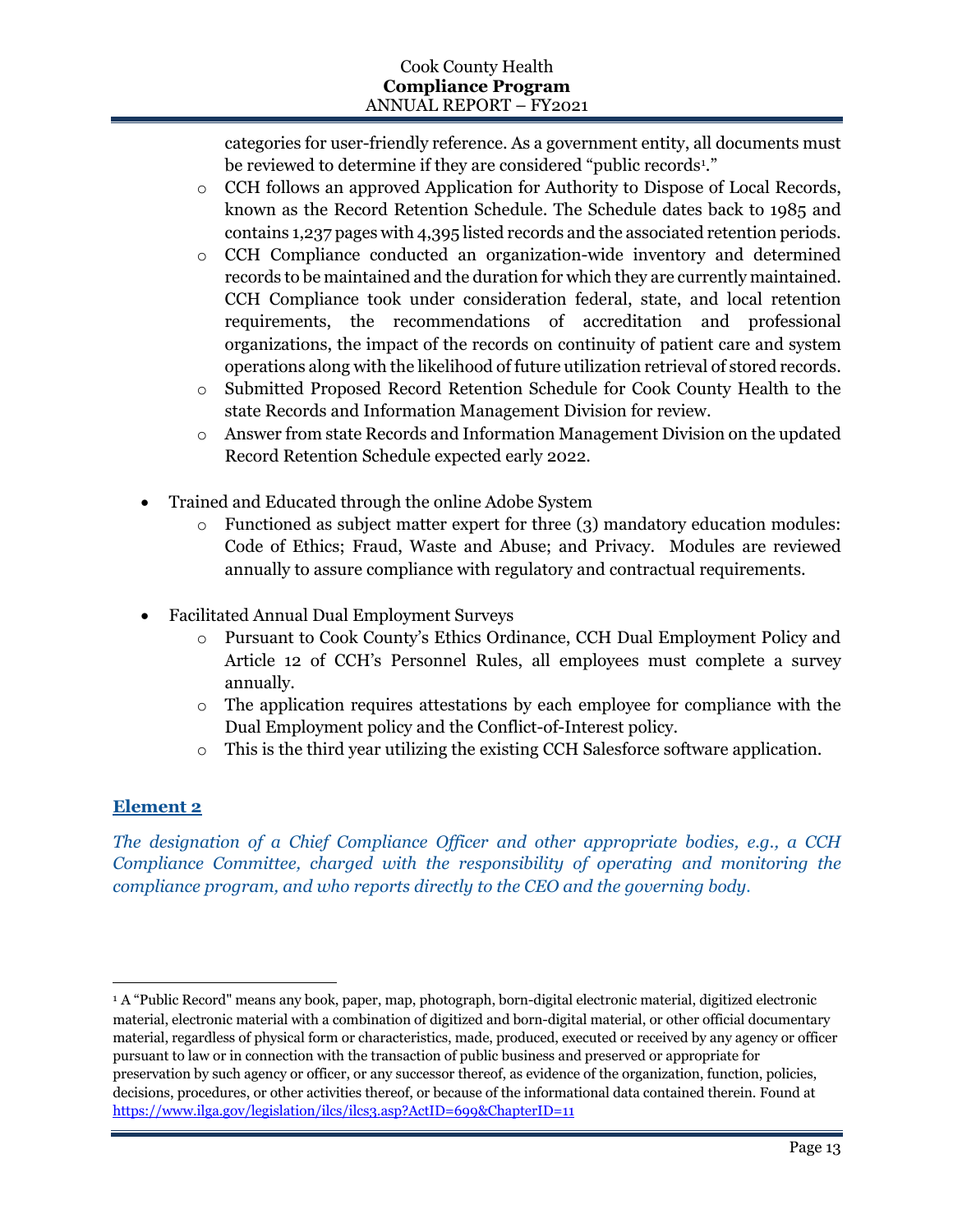# **Compliance Office and Committees**

The graphic that follows illustrates the communication and reporting structure. As noted above, department leadership changed in FY21 with the retirement of Cathy Bodnar and the onboarding of new Chief Compliance & Privacy Officer, Nicole Almiro. The Chief Compliance & Privacy Officer, reports to the CCH Audit & Compliance Committee of the Board and the CCH Chief Executive Officer. In turn, the CCH Audit & Compliance Committee of the Board and the CCH Chief Executive Officer each report to the CCH Board of Directors.



The primary duties of the **Chief Compliance & Privacy Officer** include the following:

- Provides oversight and guidance to the Board of Directors, Chief Executive Officer and senior management on matters relating to compliance.
- Monitors and reports results of organizational compliance/ethics efforts. Authorized to implement all necessary actions to ensure achievement of the objectives of an effective compliance program.
- Works in conjunction with the Privacy Officer to assure compliance with HIPAA and state laws regarding protection of patient and member health information.
- Monitors the performance of the Compliance Program and related activities, internally throughout CCH and externally for delegated entities, taking appropriate steps to improve effectiveness.
- Develops, initiates, maintains and revises policies, procedures and practices concerning CCH Compliance for the general operation of CCH and its related activities including those to ensure compliance with the CCH Managed Care Community Network (MCCN) Agreement with Illinois Department of Healthcare Family Services (HFS).
- Develops and periodically reviews and updates Code of Ethics to ensure continuing relevance in providing guidance to management and the workforce.
- Responds to alleged violations of rules, regulations, policies, procedures and the CCH Code of Ethics by evaluating or recommending the initiation of investigative procedures.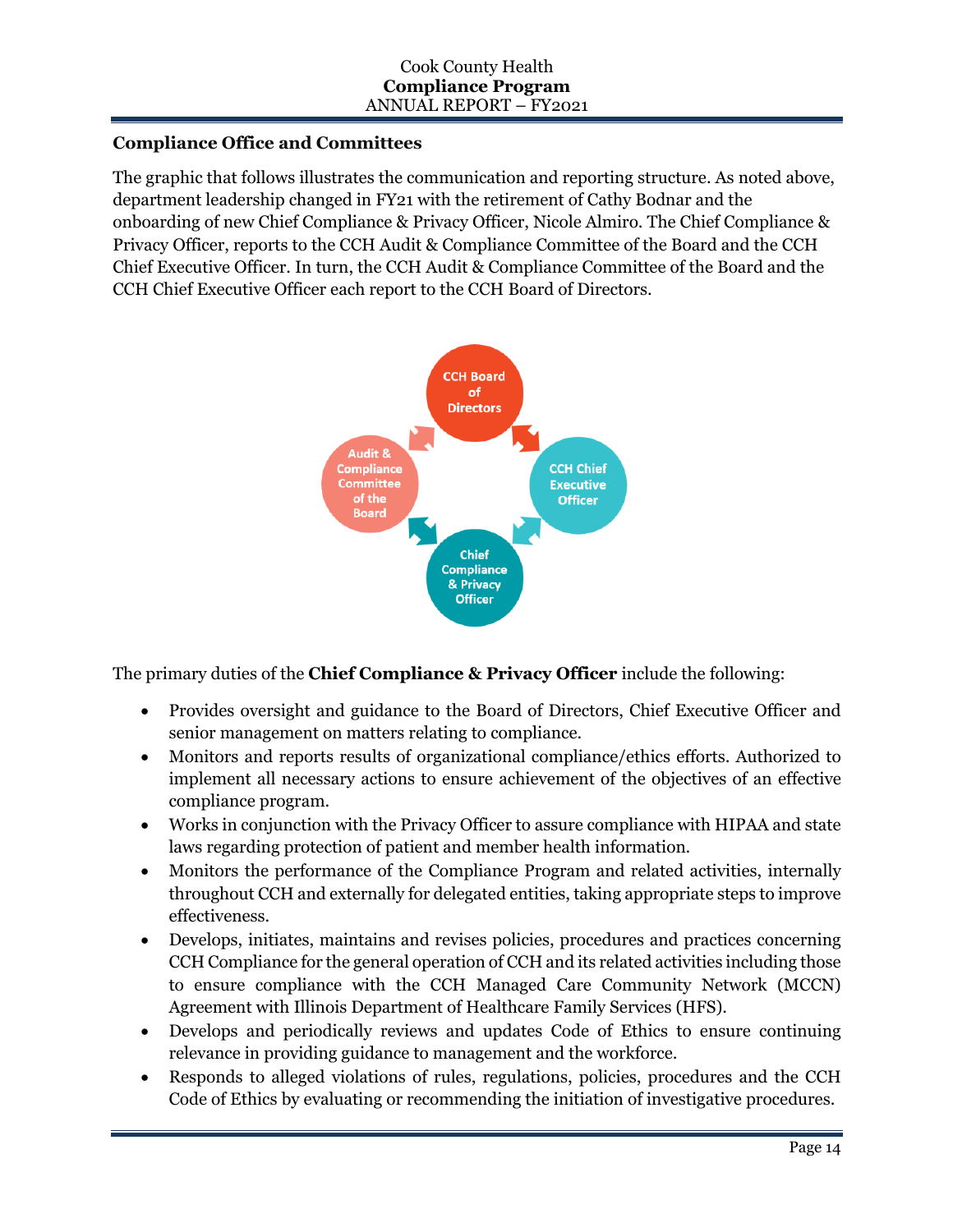- Acts as an independent review and evaluation body to ensure that compliance issues/concerns evaluated, investigated and resolved, which may include reporting of violations or potential violations to duly authorized enforcement agencies as appropriate and/or required.
- Identifies potential areas of compliance vulnerability and risk; monitors operational corrective action plans for resolution of problematic issues and provides general guidance on how to avoid or deal with similar situations in the future.
- Establishes and monitors a system to log, track and maintain documentation for all concerns/issues raised to Corporate Compliance.
- Institutes and maintains an effective compliance communication program for the organization, that includes (a) promoting the use of the compliance hotline or other mechanisms for communicating with Corporate Compliance; (b) emphasizing to leadership, employees, and workforce members reports of suspected fraud and other improprieties should be made without fear of retaliation; (c) heightening awareness of the Code of Ethics; and (d) understanding new and existing compliance issues and related policies and procedures.
- Works with CCH Human Resource Department and others as appropriate to develop, implement, maintain, and document an effective compliance training program, including appropriate introductory training for new workforce members as well as ongoing training for all workforce members.
- Guides and partners with operational leadership to facilitate operational ownership of compliance. Consults with legal counsel, internal and external, as needed and independently to resolve difficult compliance issues.
- Collaborates with operational areas throughout the organization to direct compliance issues to appropriate channels for investigation and resolution.

The **Audit & Compliance Committee of the Board** advises the CCH Board of Directors regarding the implementation of standards and processes to assure professional responsibility and honest behavior, compliance with regulatory requirements, and risk management.

In addition to the aforementioned relationships, the Chief Compliance & Privacy Officer receives support and guidance from the internal **CCH Compliance Executive Steering Committee**, an assembly of executive leaders within CCH, including but not limited to, the CEO, Deputy CEO, System Director of Internal Audit, Chief Information Officer, Chief Medical Officer, Chief Nursing Officer and others.

# **Element 3**

*The development and implementation of regular, effective education and training programs for all affected employees.*

# **Education and Training**

1. New Employee Orientation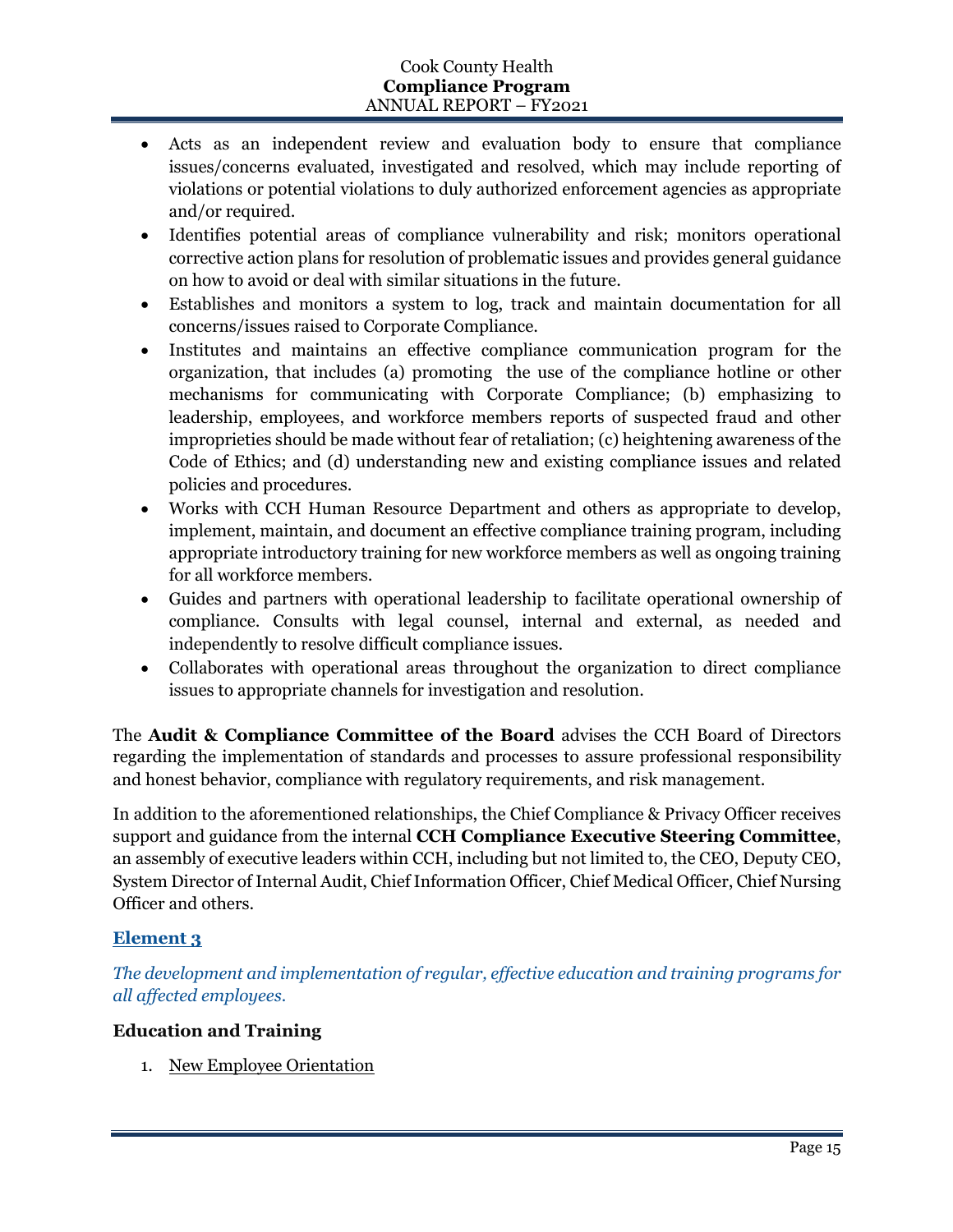Prior to the COVID-19 PHE, CCH Compliance attended New Employee Orientation once every two weeks to present an "Introduction to CCH Compliance and HIPAA." In response to the PHE, the Department of Human Resources requested departments develop material to address their respective areas. CCH Compliance developed a presentation to address the subject matter routinely presented and Human Resources presented the material for approximately the first half of FY21. Presenters were asked to resume attendance at New Employee Orientation on July 6, 2021. Compliance presented its materials every two weeks from that time for a total of approximately 11 in-person presentations in FY21.

2. Targeted Education

Prior to the PHE, CCH Compliance worked with departments across CCH to provide targeted refresher training. Typically, this occurs either when a department leader requests training or when a HIPAA breach or incident occurs in a department and retraining is needed. Given the challenges with gathering in groups due to COVID-19, the departments and CCH Compliance found it more effective to provide guidance in written form.

Although the details of the CountyCare Compliance Program will be addressed in a separate report, the Privacy Officer, in collaboration with external compliance consultants from Strategic Management, LLC, created an extensive Privacy training for CountyCare Care Coordinators at the request of CountyCare leadership. This training was developed over several months and included regular check-in calls with care coordinators to ensure key areas of concerns were addressed. The final training deck was delivered to CountyCare Care Coordination in late FY21. In early FY22, Privacy will work with the care coordinators on a "train the trainer" arrangement to deliver this training to new care coordinators.

3. Annual Compliance Education

As noted earlier, responsible for three (3) mandatory education modules: Code of Ethics; Fraud, Waste and Abuse; and Privacy.

# **Element 4**

*The maintenance of a process, such as a hotline, to receive complaints, and the adoption of procedures to protect the anonymity of complainants and to protect whistleblowers from retaliation.*

### **Receiving and Responding to Complaints**

### Infrastructure Activities

- 1. Assisted our workforce members through:
	- A hotline service provided by an independent, contracted third-party to preserve caller anonymity if desired. The individual is given a code number related to their report and can call back or check the website using that code number to review comments and updates. In FY21, 51 calls or internet/online inquiries were received on the hotline.
	- A separate toll-free number for patients and members to contact following notification of a privacy breach.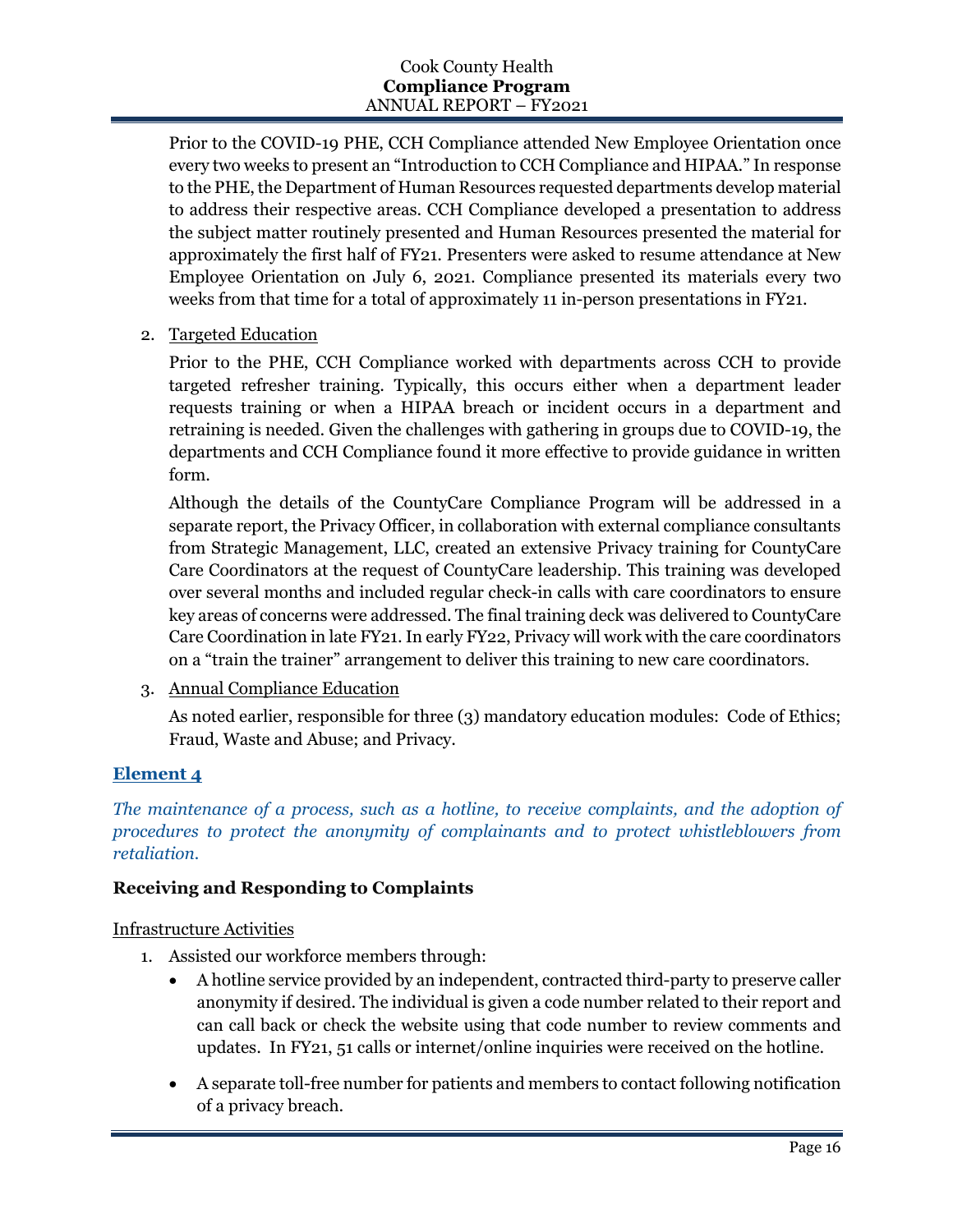- Collaboration with operational areas, including, but not limited to, General Counsel, Human Resources, Health Information Services (HIS), Patient Relations, Revenue Cycle, Research, and Health Information Management (HIM) to assist in resolving compliance-related issues.
- 2. Maintained three (3) email addresses for CCH Compliance:
	- Compliance (compliance@cookcountyhhs.org)
	- Privacy ( $\frac{p\text{rivacy}}{a\text{cookcountv}}$ hhs.org) and
	- CountyCare Compliance (countycarecompliance@cookcountyhhs.org).
- 3. Engaged internal and external resources to assist in complex compliance and privacy research which, in the case of external resources, provided governmental and national perspectives on compliance issues.
- 4. Identified trends and patterns in enforcement actions to mitigate organizational risks and facilitate operational improvement, including:
	- Evaluating CCH's compliance with right of access provisions under the HIPAA Privacy Rule.
		- o CCH Compliance noted a significant uptick in enforcement actions by the Office for Civil Rights (OCR) related to right of access violations.
		- o Worked with HIM to update Right to Inspect policy to bring it into alignment with regulatory requirements.
		- $\circ$  Partnered with HIM to resolve complaints from patients, attorneys, and regulators that records requests were unfulfilled or delinquent.
	- Assisted a multi-disciplinary team to ensure that patients are billed for the correct Level of Care.
		- $\circ$  CCH Compliance worked with a high level multi-disciplinary team to ensure that patients are being billed accordingly to the level of care provided, not the location of their bed. Compliance has provided regulatory guidance and assistance in the revision of new report that generates the daily level of care throughout the hospital. CCH Compliance communicated the need for improved documentation of level of care within the electronic health records and re-education for providers. Additionally, three (3) separate Level of Care audits were conducted by CCH Compliance to determine if guidance and new report improved compliance.
	- Collaborated with Stroger Hospital Police on investigations pertaining to compromised Drug Enforcement Administration (DEA) registration numbers for fraudulent prescriptions.
		- o Provided guidance to providers on how to address and monitor stolen DEA registration numbers. Additionally, partnered with external pharmacies to ensure appropriate measures are taken to prevent future fraudulent activities.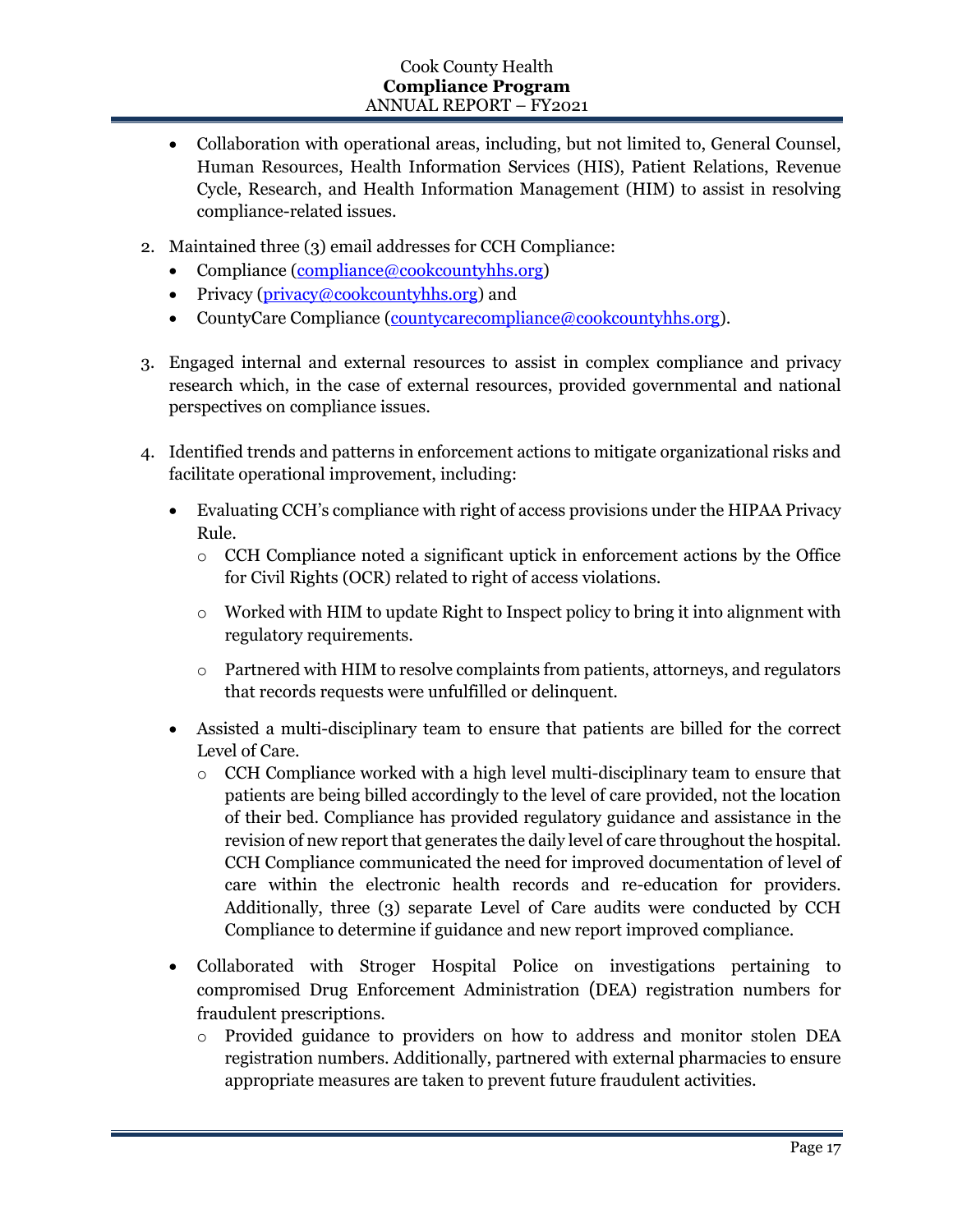- Provided continued compliance guidance and monitoring for the Sexual Assault Survivors Emergency Treatment Act (SASETA) Task Force.
	- o Worked with the Task Force to increase compliance with regulatory requirements for photo-documentation storage, retention, and access.
	- o Assisted in review and approval of system-wide policies and procedures for photo documentation and management of a sexual assault or abuse survivors for both adult and pediatric patients.
- Continued administration of the Avoiding Tangled Records Policies and Procedures.
	- o Collaborated with Patient Access and HIM to ensure that incorrectly merged or tangled records are corrected promptly.
	- o Determined appropriate refund or recoupment, if applicable, and partnered with the Revenue Cycle department for prompt processing.
- Partnered with leadership of Patient Access department and HFS to ensure that the Financial Assisters process for completing Medicaid applications is compliant with HFS standards.
	- o Concluded in re-education of the Patient Access department with input from HFS.
- Investigated allegations of CCH workforce members scheduling COVID-19 vaccines in appointments slots intended for CCH patients.
	- o Following an incident during which an employee attempted to use a COVID-19 vaccination appointment slot allocated for CCH patients, an investigation was conducted to confirm that patients were given priority for hard to come by appointments.
	- o Conducted ongoing monitoring to ensure CCH policies and procedures for COVID-19 vaccinations were followed.
- Corrected documentation in Cerner caused by input of incorrect COVID-19 vaccine lot numbers.
	- o Worked with ACHN leadership and Communications after reporter contacted CCH regarding incorrect COVID-19 lot numbers on the vaccination cards.
- 5. Presented trends and patterns to the CCH Compliance Executive Committee and the Audit and Compliance Committee of the Board.

### General Processes for Responding to Inquiries, Issues and Complaints

The workflow process for compliance contacts follows SBAR, an acronym for **S**ituation, **B**ackground, **A**ssessment, **R**ecommendation.

Initially, CCH Compliance is made aware of a **S**ituation,

• Contact is made through one or multiple modalities e.g., via email, direct phone call or call through the compliance hotline, email, and/or in-person;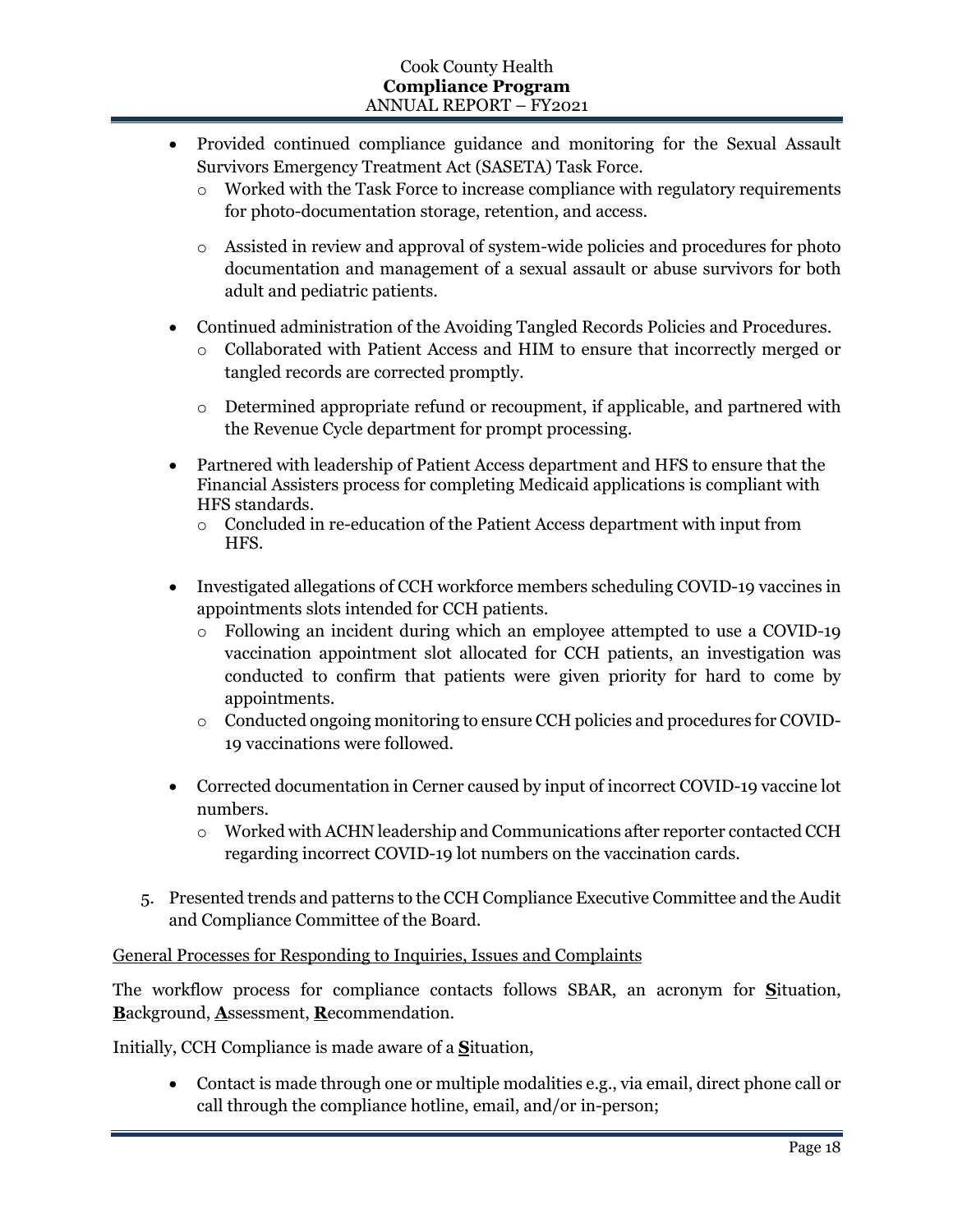- An inquiry is made, or a concern is described;
- An individual(s), area(s) or situation is identified.

This **B**ackground information is classified, compiled and logged in the CCH Compliance tracking tool.

An **A**ssessment occurs,

- Research and review organizational policy, federal, state, and county regulations to evaluate the situation presented;
- Determine what the problem is and/or the severity.

Lastly, the **R**ecommendation,

- Establish a pathway for mitigation and remediation. These may include further auditing of documentation, mitigating harm, and potentially informing the appropriate government entity.
- This always involves engaging and collaborating with leadership.
- Share recommendations with the reporter, as appropriate.

The work-flow process for potential HIPAA incidents and breaches similarly follows SBAR. However, if the **A**ssessment determines a reportable breach has occurred then,

- HIPAA breach notification rules regulatorily require sending a notification letter to the affected individual(s) within 60 days of discovery.
- Notification to the Office for Civil Rights (OCR) annually.

Breaches that affect over 500 individuals must include the following,

- Releasing a statement to prominent media outlets serving the state;
- Posting a notice on the CCH website; and
- Notifying the Office for Civil Rights (OCR) within sixty (60) days of discovery.

Similarly, collaboration with the operational area to determine and facilitate a corrective action plan which includes re-education. The diagram that follows illustrates the approach to incident investigation and ensures that all the causes are discerned and addressed by appropriate actions.

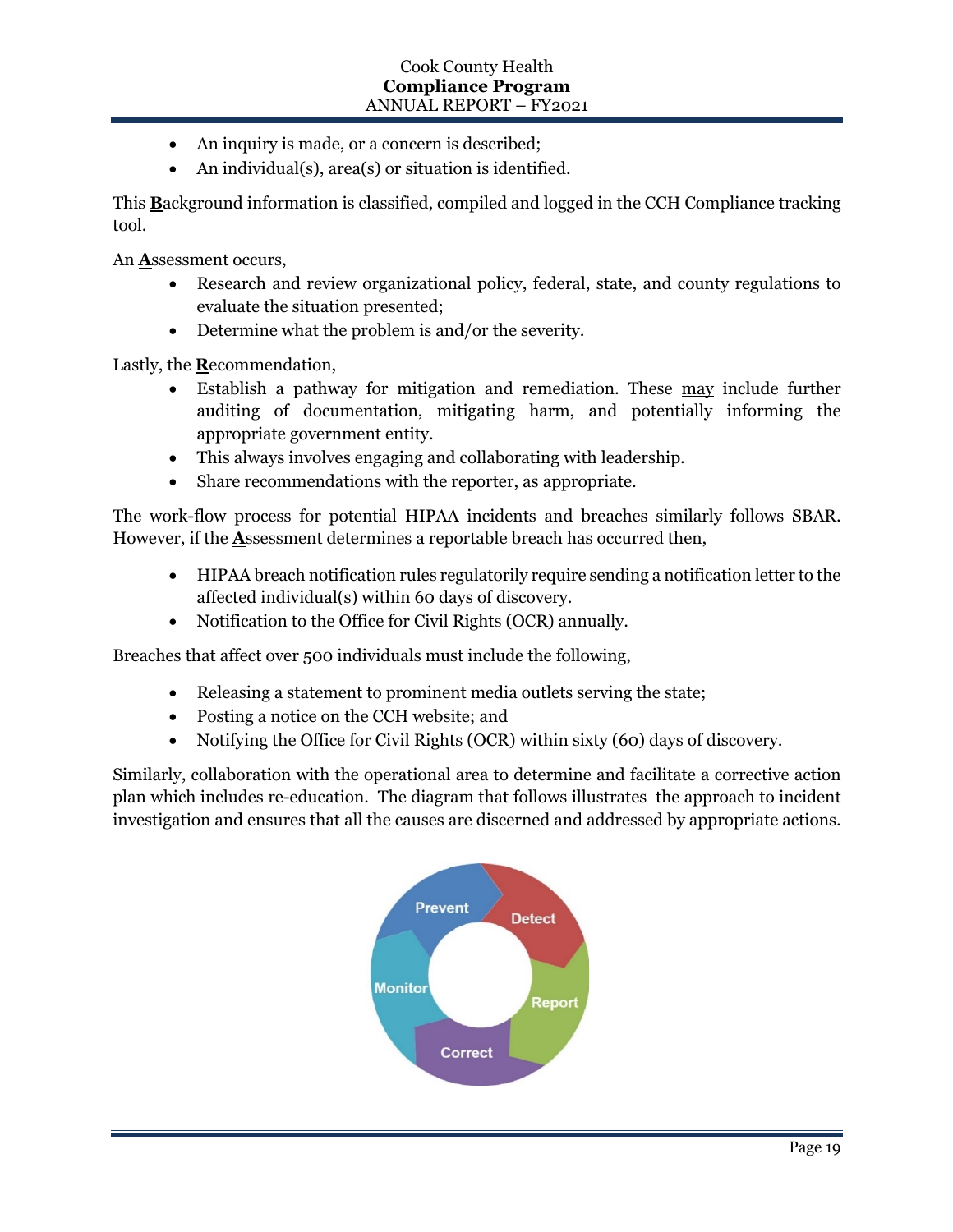Contact Volumes

In FY 2021, 916 identified contacts were documented for the CCH Compliance Program. The chart that follows illustrates the year-over-year activity. CCH Compliance Program notes that while FY21 shows a slight decrease in unique contacts, significant time and effort were spent on larger scale projects, such as the COVID-19 vaccine rollout, establishing a Research Compliance Program, and exclusively managing CountyCare's contacts for 10 months of FY21. Compliance also believes its effectiveness is not only demonstrated by an increase in contacts. Rather, Compliance is encouraged that the guidance it gives allows departments to evaluate and manage similar occurrences in the future without the need for Compliance involvement.



# Contact Breakdown by Category

Categories defined below parallel the CCH Code of Ethics. The inclusion of a contact in a specific category does not substantiate the contact as a concern; rather it classifies the contact within a defined category.

In FY 2021, CCH Compliance continued use of its modified internal tracking system to utilize a COVID-19 check box to identify any COVID-19 related compliance issues that emerged during the pandemic. FY 2021 categories are as follows:

- Conflict of Interest
- Contracts/Agreements
- Documentation
- Fraud, Waste and Abuse, and Financial Misconduct
- HIPAA Privacy, Confidentiality and Security
- Human Resources
- Quality/Patient Safety
- Regulatory/Policy
- Research
- Other (Comprised of contacts that may include theft and miscellaneous compliance topics)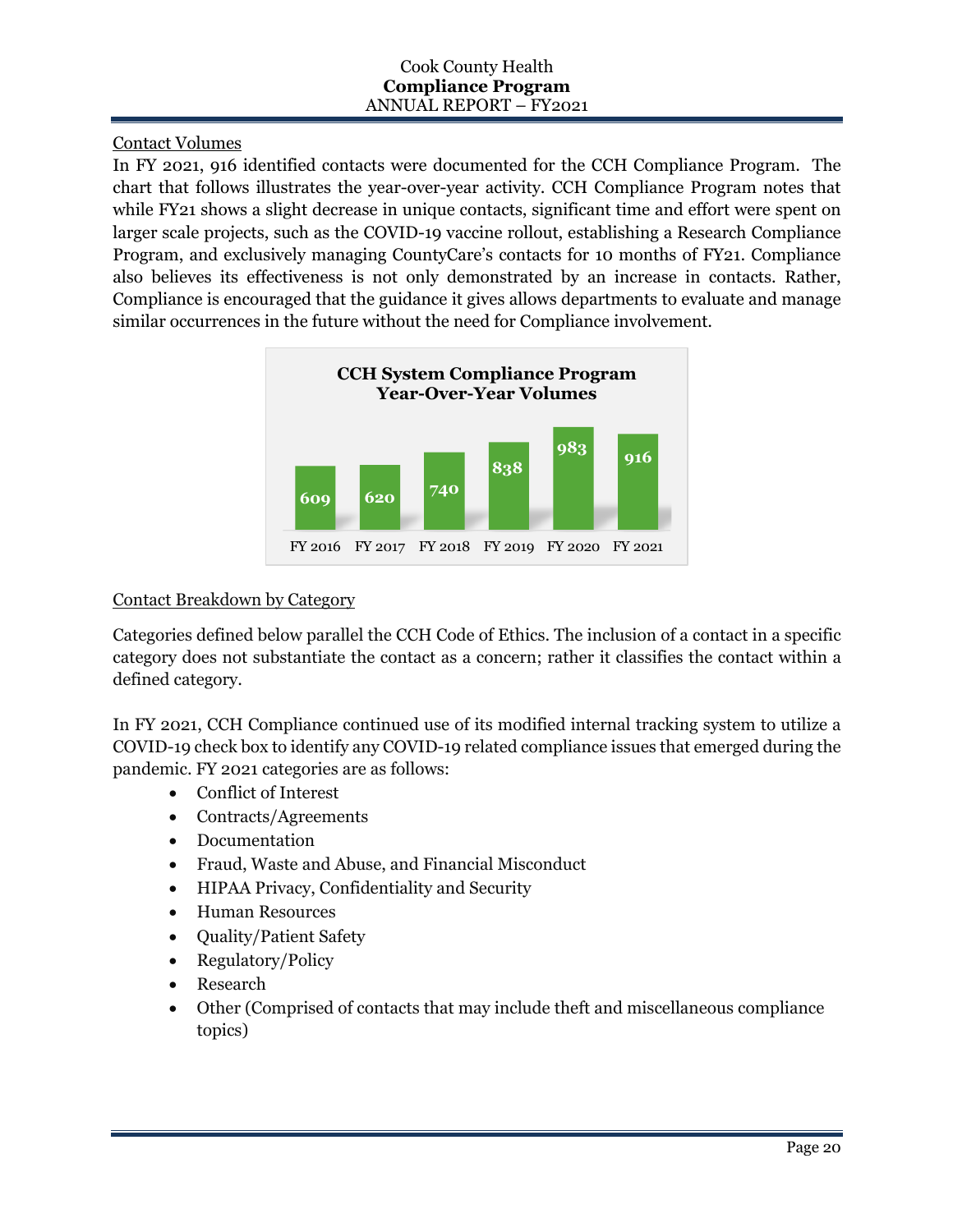### FY 2021 Contacts by Category

As with prior years, HIPAA Privacy, Confidentiality, and Security continues to comprise the largest share of contacts that come to Corporate Compliance. In FY 2021, 278 or 30% were categorized within this category. This shows a slight decrease as compared to previous years which can be attributed to the following: CCH Compliance previously reviewed research clinical trial agreements from only a privacy perspective, thus classifying those contacts under HIPAA Privacy, Confidentiality, and Security. Also, contracts and business associate agreements are classified under Contracts rather than HIPAA. Approximately 22 or 7% of HIPAA Privacy, Confidentiality, and Security contacts were confirmed privacy breaches that required notification to 248 patients.

It should be noted that the Privacy Officer and the System Compliance team investigated, managed, and followed reporting obligations for a breach impacting more than 500 CountyCare members caused by a subcontractor of one of CountyCare's vendors, First Transit. In response to this report, the Office for Civil Rights (OCR) sent an investigation notice to CCH which requested documentation on the breach as well as CCH's policies and procedures and mitigation efforts. The Privacy Officer compiled the requested documentation and responded to OCR in September 2021.



| <b>Categories</b>        | <b>Count</b> | <b>Categories</b>             | <b>Count</b> |
|--------------------------|--------------|-------------------------------|--------------|
| Privacy/Security (HIPAA) | 278          | Contracts                     | 184          |
| Documentation            | 108          | Conflict of Interest          | 21           |
| Regulatory/Policy        | 145          | <b>FWA</b>                    | 44           |
| <b>Human Resources</b>   | 70           | Other                         | 11           |
| Research                 | 43           | <b>Quality/Patient Safety</b> | 12           |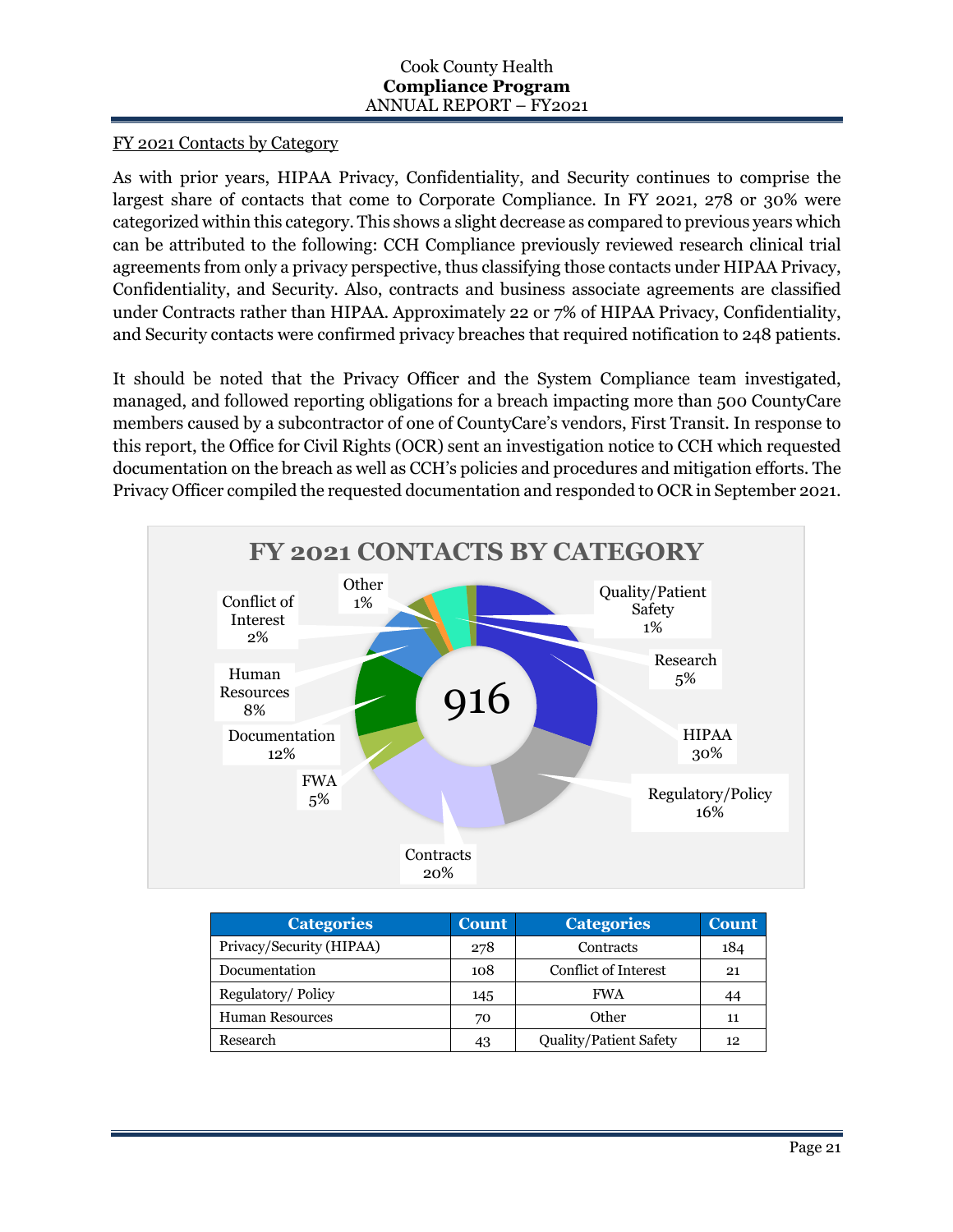## FY 2021 Contact Status

Of the 916 contacts throughout FY 2021, 872 contacts were resolved at the end of the fiscal year. The remaining 44 contacts carried into FY 2022. Of the contacts resolved, 866 or 94%were either managed internally by CCH Compliance or CCH Compliance partnered with another area to address the concerns raised. This metric is consistent year-over-year.

# FY 2021 Proactive vs. Reactive

It has been a longstanding goal of CCH Compliance to restore balance to the number of proactive versus reactive contacts that come into the department. As demonstrated by the below data, the System Compliance team has made great strides toward this goal, with proactive and reactive contacts nearly equal for the first time since Compliance began tracking this specific data point.

Of the 916 System Compliance contacts managed during FY 2021, 464 contacts or 50.6%were reactive. Reactive contacts occur in response to an action that has already been initiated. On the proactive side, 49.3%or 452 contacts were classified as proactive. The proactive category is defined as questions brought to the attention of CCH Compliance by individuals seeking guidance prior to the occurrence of an event or activity. FY 2021



showed a 12% increase in proactive contacts from 37%FY 20120. Compliance is immensely encouraged by the positive trend towards individuals seeking guidance prior to embarking upon an action.

# **Element 5**

*The development of a system to respond to allegations of improper/illegal activities and the enforcement of appropriate disciplinary action against employees who have violated internal compliance policies, applicable statutes, regulations, or Federal health care program requirements.*

# **Enforcing Standards**

Broadened the scope of Standards enforcement through:

- Breach Assessments. Reviewed investigations and provided remediation guidance to operational areas to minimize and/or eliminate breaches in the future and utilized the CCH Sanction Policy and Personnel Rules, to provide leadership guidance for disciplinary action.
- Breach Notification. Investigated all instances of lost or stolen patient information, including paper and electronic. For all instances in which the data loss constitutes a breach as defined by the Breach Notification Rule, the breach notification requirements to the patient, the Secretary of HHS, and the media are completed. Corrective action plans are created and executed to improve the processes and counsel the physicians and employees involved.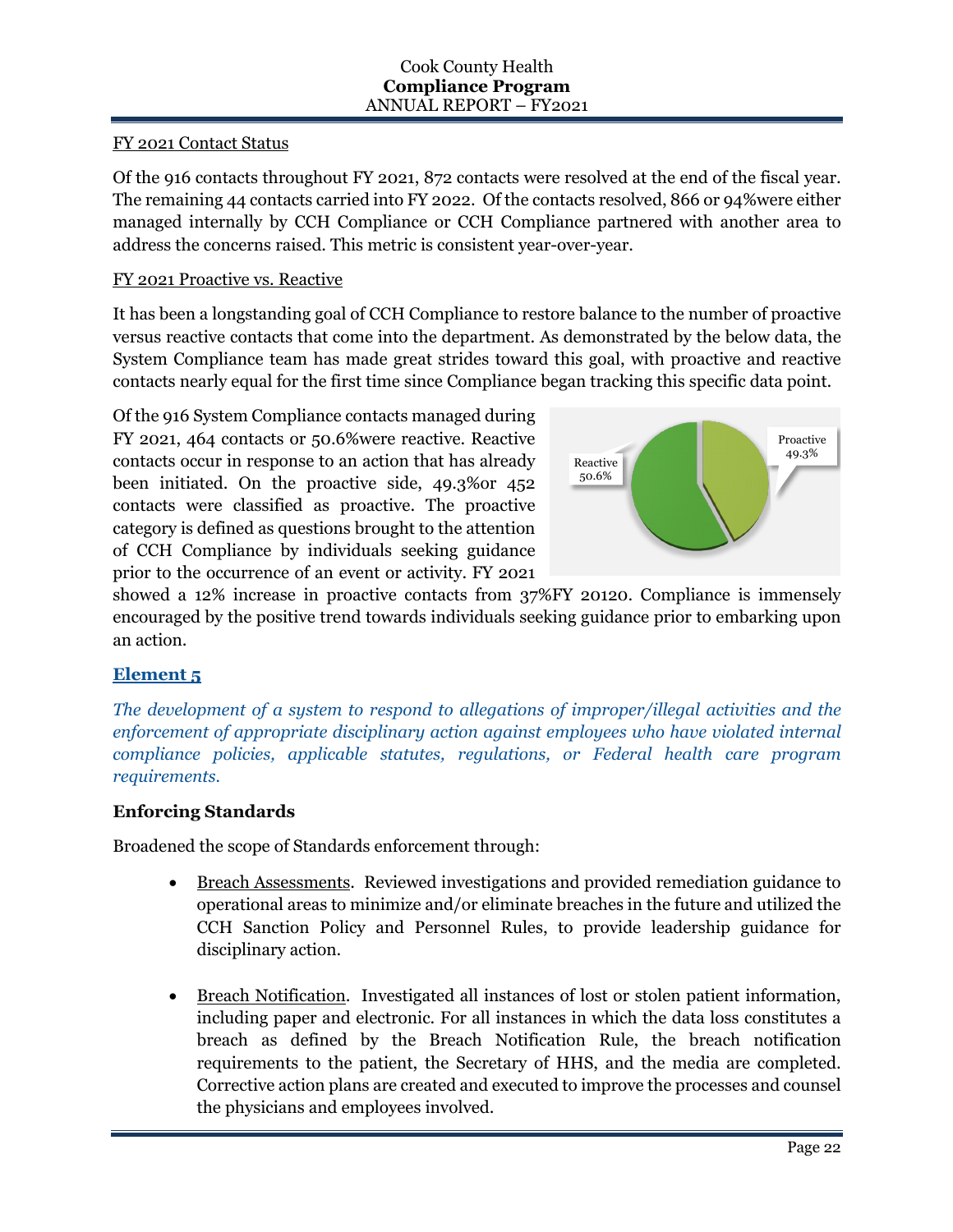- Conflict of Interest. Provided guidance and developed Conflict Management Plans to preserve the integrity of the decision-making process.
- Investigations Resulting in Employee Related Corrective Actions. HIPAA and Conflict of Interest complaints were investigated and resulted in providing leadership guidance to remediate the situations and avoid repetition of the incident.
- Partnerships with Governmental Agencies. CCH Compliance has engaged both state and federal agencies (e.g., the Department of Health and Human Services, Centers for Medicare and Medicaid Services (CMS), Office for Civil Rights (OCR), Federal Bureau of Investigations, Department of Healthcare and Family Services (HFS), HFS Office of the Inspector General, and the Medicaid Fraud Control Unit) on a variety of matters. Additionally, Compliance has worked with the Cook County Office of the Independent Inspector General.

# **Element 6**

*The use of audits and/or other evaluation techniques to monitor compliance and assist in the reduction of identified problem area.*

# **Auditing and Monitoring**

Privacy Auditing and Monitoring. The Privacy side of the CCH Compliance conducted ongoing Privacy auditing and monitoring of access to the electronic health record by:

- Investigating all allegations of inappropriate access to the electronic record;
- Utilizing the auditing tool, Cerner P2Sentinnel, to run reports showing access to certain electronic health records;
- Working with operational leadership to take appropriate disciplinary action and educate staff when inappropriate access is determined; and
- Collaborating with HIS to review prior security audits and identify key areas of risk to address in FY 2021 and moving forward.

Coding Audit. The CCH Compliance Program engaged an independent third party to perform an External Coding Audit based on a Corrective Action Plan (CAP) for a vendor utilizing Artificial Intelligence (AI). The audit revealed opportunities within the following areas:

- Coding quality and specificity for diagnosis and procedure assignment;
- Improvement through physician documentation and coding nomenclature education; and
- Adjustments with laboratory billing to correct inaccuracies.

Upon completion of external audit, shared audit results with CCH HIM leadership.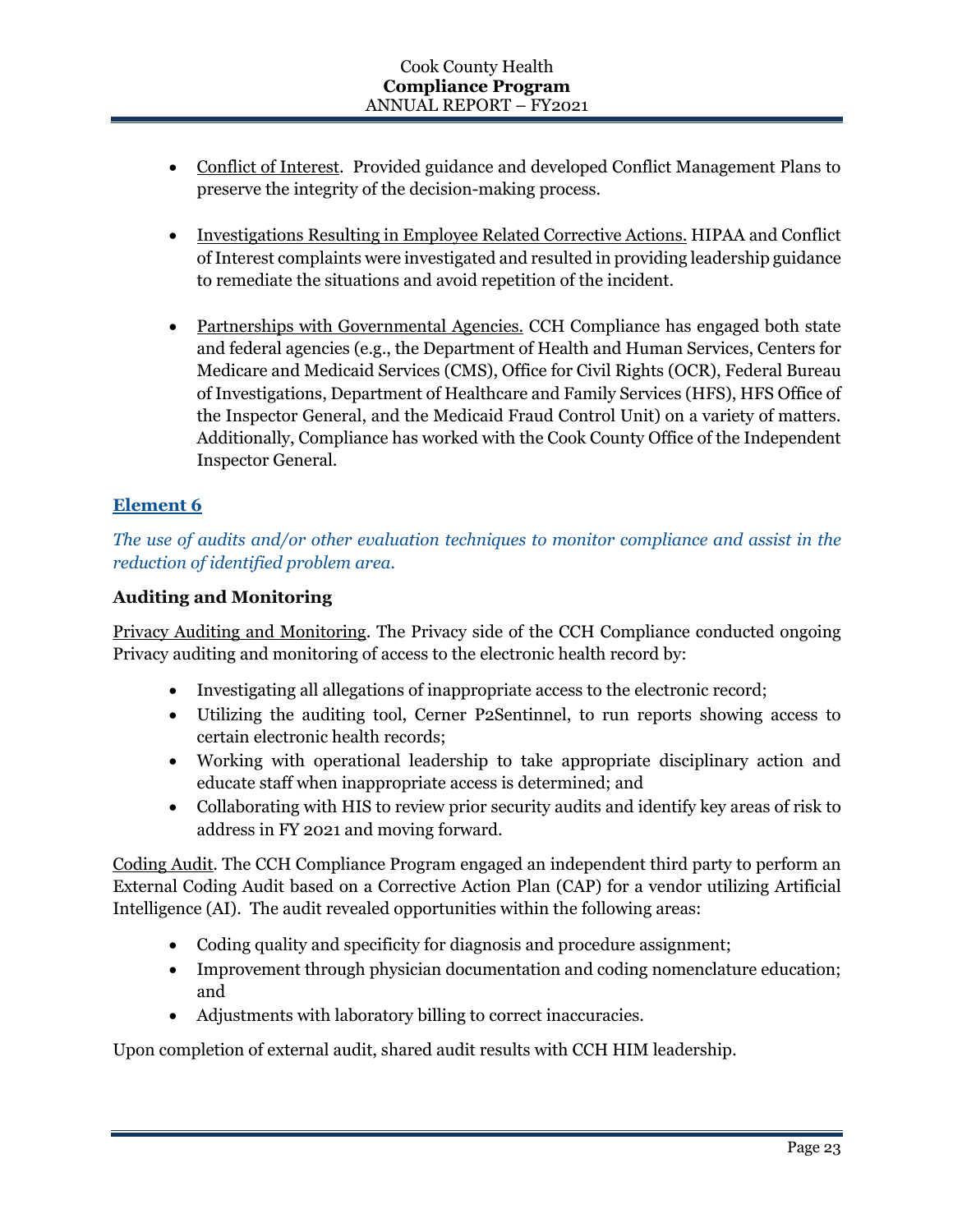#### **Risk Assessment**

The CCH Compliance Program risk assessment process is dynamic, and adjustments are made throughout the year to respond to emerging issues with the resources available. This report highlighted activities that minimized risk through the introduction and enforcement of policies and standards, auditing and monitoring, education, and issue investigations with corrective action plans as appropriate.

Through surveys of executive leadership and key thought leaders within the organization, overlying industry risks, and through the course of activities within prior fiscal years, the following areas were identified in FY 2021 as areas of concern:

- Using, disclosing, and safeguarding PHI, in all forms, with emphasis on data security through encryption and other available technologies, remained incredibly important during the COVID-19 PHE and vaccine rollout;
- Establishing a review process for research throughout CCH, culminating in the creation of a Research Compliance Program and Research Compliance Committee;
- Examining patient data to ensure accurate registration and deter identity theft and merged electronic health records;
- Acting as a key stakeholder in contract negotiations and review. Compliance reviews the contract in its entirety with additional focus on areas of compliance, privacy and security, including the review and execution of Business Associate Agreements with business partners that may have access to PHI;
- Assessing documentation supports the services performed through accurate code assignment;
- Assuring sanction screening was performed during the onboarding process for employees and vendors;
- Monitoring the 340B Drug Pricing Program through oversight and participation on the Pharmacy's 340B Committee;
- Evaluating the current Record Retention Schedule for Cook County Health to determine next steps for updating the document to a user-friendly tool; and
- Partnering with physicians to accentuate the need for them to manage their prescription activity with the Illinois Drug Prescription Monitoring Program to eliminate fraudulent controlled substance prescriptions.

### **Element 7**

*The investigation and remediation of identified systemic problems and the development of policies addressing the non-employment or retention of sanctioned individuals.*

### **Sanction Screening Checks**

• A policy and procedure paralleling the requirements set forth by the Department of Health and Human Services, Office of Inspector General, is in place to ensure the screening of all contractors and workforce members.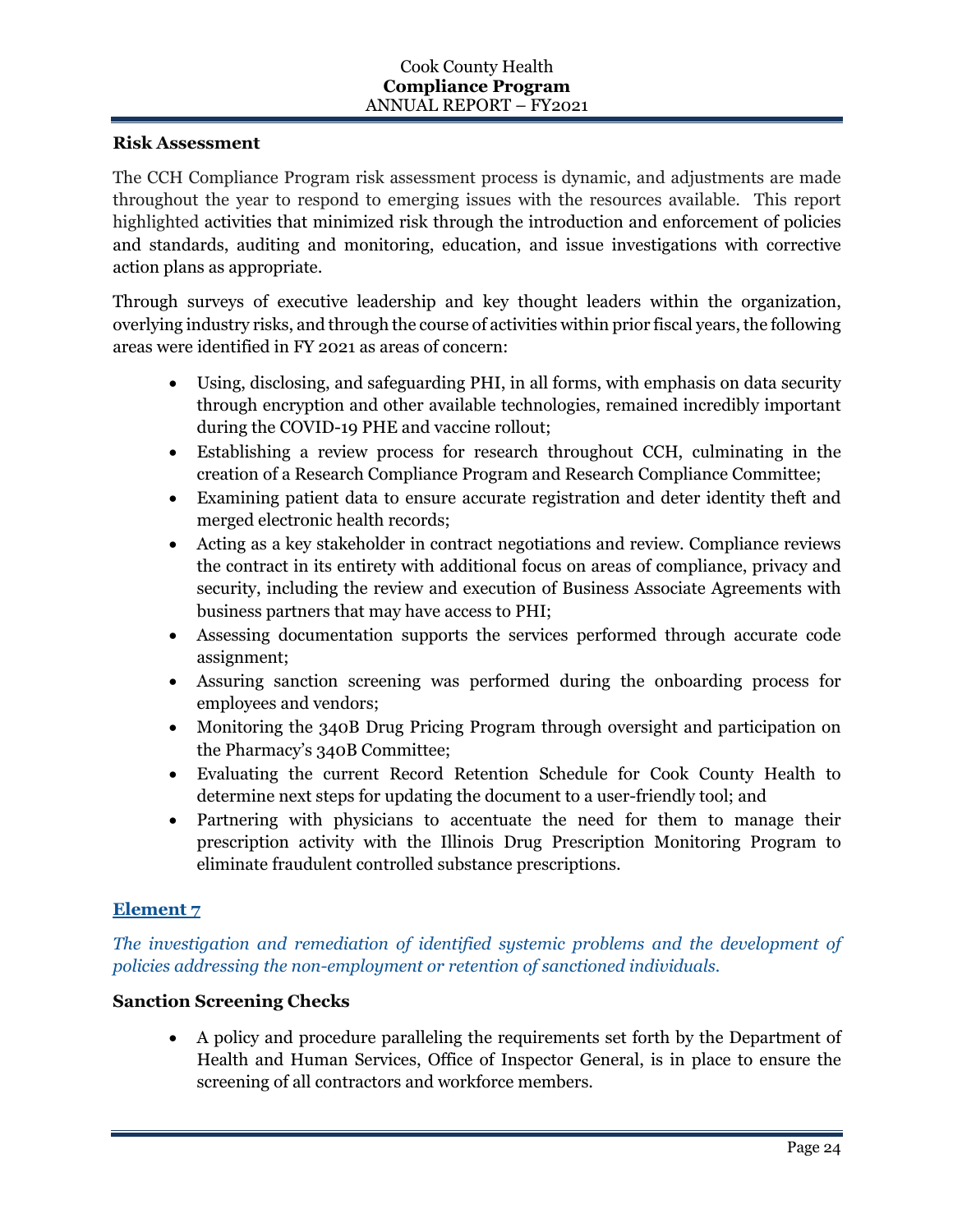- The policy is placed to avoid employing, engaging, contracting or agreeing with any individual or entity that is excluded or "sanctioned" from participation in a federal health care program or who is debarred from participation in federal procurement or non-procurement programs for the provision of goods or services.
- CCH screens all employees prior to hire and vendors prior to contracting.
- Delegated vendors attest to screening of all workforce members upon hire and routinely thereafter.
- Corporate Compliance, through an independent third party, is responsible for subsequent screenings. The third-party screens workforce members, employees of delegated vendors that work at CCH locations or have contact with a patient or CountyCare member, monthly and annually.
- Determined, through an independent third party, no excluded or sanctioned CCH workforce members or vendors were identified throughout this fiscal year.

# **VII. Looking Ahead to 2022**

Although the CCH Compliance Program identifies and outlines its large-scale priorities for the upcoming fiscal year, it also remains committed to continuing:

- Serving as a resource to all that require Compliance-related assistance throughout CCH.
- Monitoring the everchanging regulatory landscape and ensuring dissemination and education on compliance matters.
- Responding timely to inquiries, allegations, and complaints brought to the attention of Compliance through all modalities.
- Conducting risk assessments, identifying high and low priority risks, implementing solutions, and strategizing to resolve and/or prevent risk reoccurrence.
- Assessing and reassessing compliance and privacy policies and procedures to ensure they reflect regulatory requirements as well as are appropriate from an operational perspective.
- Engaging in professional development through available compliance educational opportunities.
- Bringing awareness to the CCH Compliance Program, both internally to CCH workforce and externally to patients, members, vendors, and the general public.

Notable priorities for FY 2022 include:

• Compliance Education: Given the ever-changing healthcare regulatory environment, there is a need to update and communicate these changes quickly to employees in a manner that is easily understood and retained. To this end, CCH Compliance will develop 5-minute or less animated educational videos to shorten the lengthy learning topics to smaller units of learning content to reduce information overload, simplify complex topics, and entertain and engage in an effort to enhance retention of and therefore compliance with the topic.